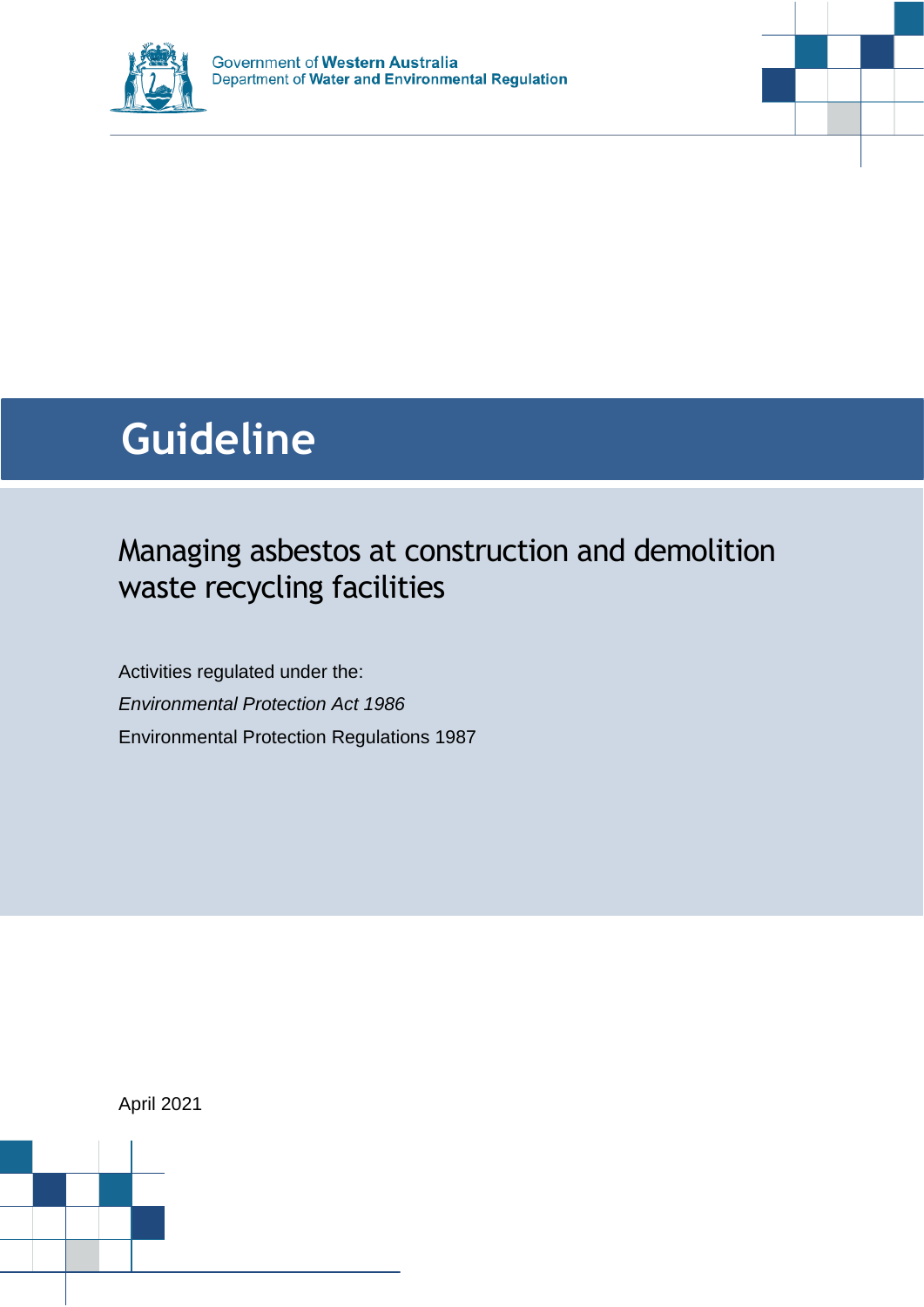Department of Water and Environmental Regulation 8 Davidson Terrace

Joondalup Western Australia 6027 Telephone +61 8 6364 7000

Facsimile +61 8 6364 7001

National Relay Service 13 36 77 www.dwer.wa.gov.au

© Government of Western Australia

April 2021

FIRST 115919

This work is copyright. You may download, display, print and reproduce this material in unaltered form only (retaining this notice) for your personal, non-commercial use or use within your organisation. Apart from any use as permitted under the *Copyright Act 1968*, all other rights are reserved. Requests and inquiries concerning reproduction and rights should be addressed to the Department of Water and Environmental Regulation.

#### **Disclaimer**

This document has been published by the Department of Water and Environmental Regulation. Any representation, statement, opinion or advice expressed or implied in this publication is made in good faith and on the basis that the Department of Water and Environmental Regulation and its employees are not liable for any damage or loss whatsoever which may occur as a result of action taken or not taken, as the case may be in respect of any representation, statement, opinion or advice referred to herein. Professional advice should be obtained before applying the information contained in this document to particular circumstances.

This publication is available at [www.dwer.wa.gov.au](http://www.dwer.wa.gov.au/) or for those with special needs it can be made available in alternative formats such as audio, large print, or Braille.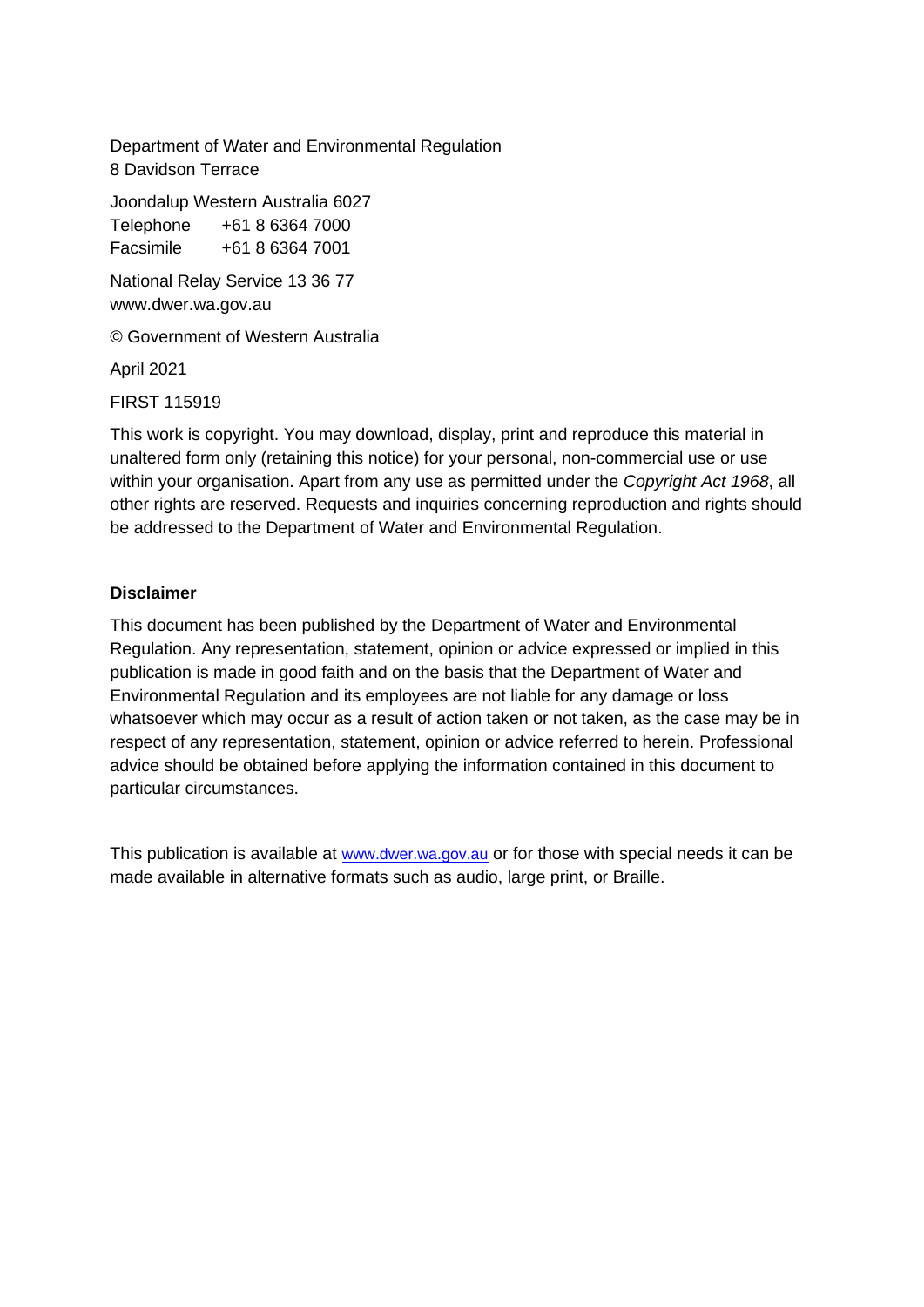# Contents

| 1 |     |  |  |  |
|---|-----|--|--|--|
|   | 1.1 |  |  |  |
|   | 1.2 |  |  |  |
|   | 1.3 |  |  |  |
| 2 |     |  |  |  |
| 3 |     |  |  |  |
|   | 3.1 |  |  |  |
|   | 3.2 |  |  |  |
|   | 3.3 |  |  |  |
|   | 3.4 |  |  |  |
|   | 3.5 |  |  |  |
| 4 |     |  |  |  |
|   | 4.1 |  |  |  |
|   | 4.2 |  |  |  |
|   | 4.3 |  |  |  |
| 5 |     |  |  |  |
|   | 5.1 |  |  |  |
|   | 5.2 |  |  |  |
|   | 5.3 |  |  |  |
| 6 |     |  |  |  |
| 7 |     |  |  |  |
| 8 |     |  |  |  |
|   |     |  |  |  |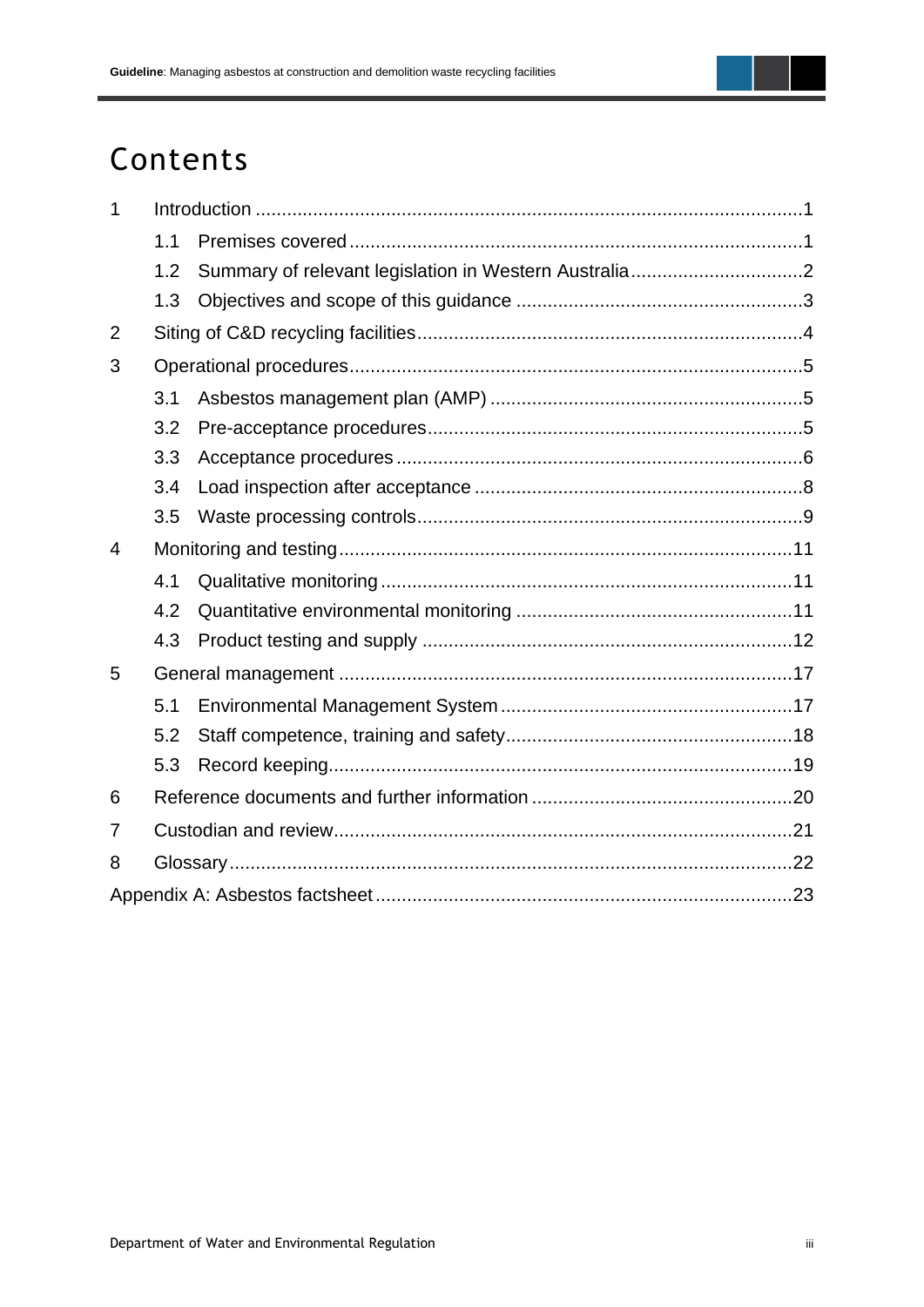

# <span id="page-3-0"></span>1 Introduction

Recycling construction and demolition (C&D) waste is important for reducing the demand for virgin materials, diverting waste from landfill and salvaging valuable resources.

Asbestos is a hazardous material. The health risks increase when people breath in fibres in the air that are above the normal low background level. The health effects can include mesothelioma, asbestosis and lung cancer. Asbestos and asbestoscontaining materials (ACM) were used extensively in Australian buildings and structures from the 1950s through to 1990.

While regulations and procedures are in place to identify and remove asbestos and ACM from buildings before demolition, there is still a small risk some asbestos or ACM will be contained in C&D waste that is directed to recycling facilities. Typically, C&D waste received at recycling facilities is mechanically processed through crushing and screening equipment. If asbestos is present in the C&D waste, these processes can result in the release of asbestos fibres into the air and can also result in the recycled product containing small quantities of asbestos. These in turn can present a potential threat to the health of those who may be exposed to airborne asbestos fibres both on and off the premises, and also to those who may come into contact with the recycled product.

These guidelines have been developed to provide guidance on measures that can be used by C&D recycling facilities to manage the risk of asbestos contamination of feedstocks and products, to reduce risks to site workers and the wider community.

# <span id="page-3-1"></span>1.1 Premises covered

These guidelines apply to any premises licensed under Part V of the *Environmental Protection Act 1986* (EP Act) that accepts, stores and/or processes construction and demolition waste. Typically these are premises falling into Category 13 and 62 of Schedule 1 of the Environmental Protection Regulations 1987 as shown in the tablebelow.

| Category<br>number | <b>Description of category</b>                                                                                                                            | <b>Production or design</b><br>capacity |
|--------------------|-----------------------------------------------------------------------------------------------------------------------------------------------------------|-----------------------------------------|
| 13                 | Crushing of building material: premises on<br>which waste building or demolition material<br>(e.g. bricks, stones, or concrete) is crushed or<br>cleaned. | 1000 tonnes or more per<br>year         |
| 62                 | Solid waste depot: premises on which waste<br>is stored, or sorted, pending final disposal or<br>reuse.                                                   | 500 tonnes or more per<br>year          |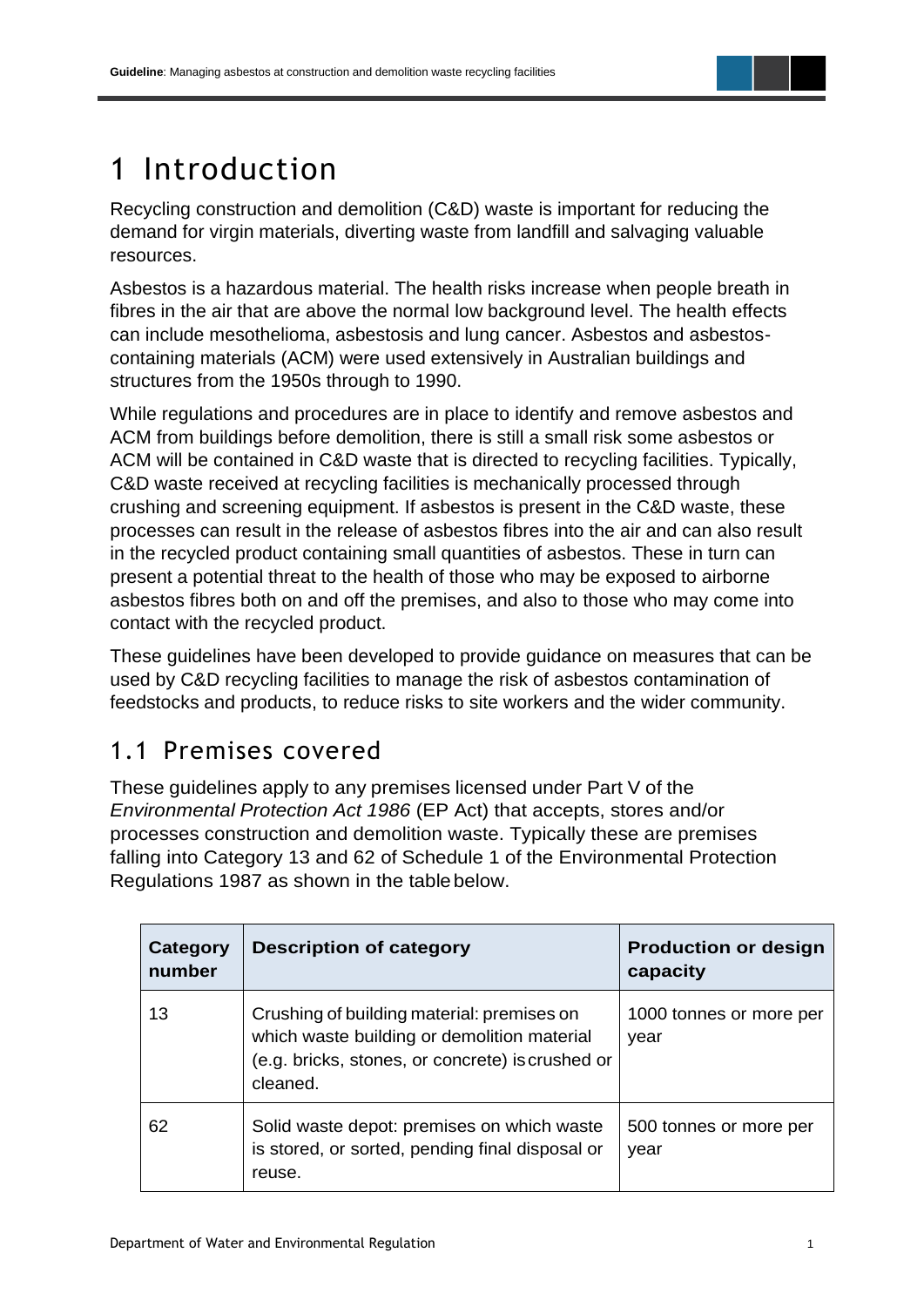While these guidelines relate specifically to these licensed premises they will also be of value to premises that operate below the production or design capacity threshold levels, to other premises such as landfills who want to ensure the waste they process or bury is free of asbestos, and to persons buying or receiving C&D-derived recycled products.

### <span id="page-4-0"></span>1.2 Summary of relevant legislation in Western Australia

The identification and removal of asbestos *inter alia* is regulated by the Health (Asbestos) Regulations 1992 (Asbestos Regulations) (under review) administered by the Department of Health (DoH) and, in particular, Occupational Health and Safety legislation administered by WorkSafe.

The Occupational Safety and Health Regulations 1996 (OSH Regulations) include requirements for licences to remove friable asbestos and more than 10 m<sup>2</sup> of non-friable asbestos. Further information on the requirements of the OSH Regulations can be obtained from *[Work Safe](http://www.commerce.wa.gov.au/worksafe/)*.

Further information on the requirements of the Asbestos Regulations can be obtained from *[DoH](https://ww2.health.wa.gov.au/)*.

Under the Environmental Protection (Controlled Waste) Regulations 2004 (Controlled Waste Regulations), asbestos or material containing asbestos must be separated, wrapped in plastic, clearly labelled and disposed of at landfills or waste depots that are licensed to accept asbestos. The person taking the waste to the disposal facility is required to inform the operator of the disposal site if a waste load contains asbestos. The Controlled Waste Regulations impose penalties for non-compliance. Further information can be found in the department's Asbestos factsheet included in Appendix A.

The operation of C&D waste recycling facilities and landfills accepting asbestos waste is regulated under Part V of the EP Act. Under the EP Act proponents require a works approval to construct the premises and a licence to undertake the activities. These authorisations principally seek to control the emissions and discharges from the construction of and operational activities at thesefacilities.

The Department of Water and Environmental Regulation (the department) requires proponents to prevent, and where that is not possible to minimise, emissions and discharges to the environment from prescribed premises in line with the principles of the EP Act*.* Proponents are required to demonstrate through their works approval and licence applications how this has been achieved and will be achieved throughout the life of the facility.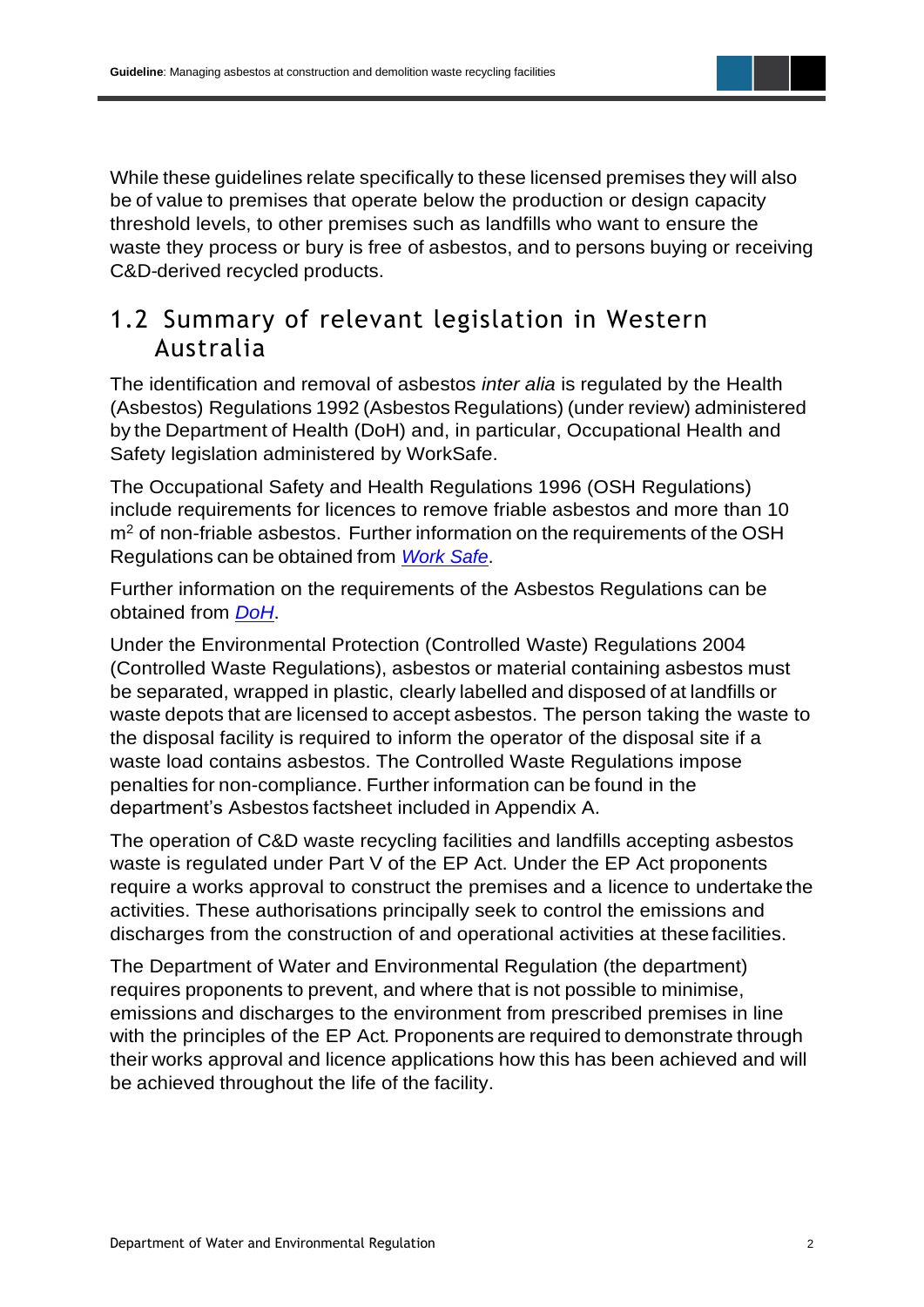

# <span id="page-5-0"></span>1.3 Objectives and scope of this guidance

The objectives of these guidelines are to document the procedures the department expects C&D waste recyclers to implement to:

- 1. minimise the risk of asbestos being received and processed at the premises
- 2. minimise the potential risk of asbestos in emissions within and from their recycling premises
- 3. minimise the potential risk of asbestos contamination in recycled construction and demolition (C&D) materials and products.

Implementing these guidelines is important to ensure the risk of asbestos exposure to employees at C&D recycling facilities, customers using recycled C&D materials, and the general public, is acceptable and minimised.

These guidelines cover procedures associated with the pre-acceptance, receipt, processing and management of C&D waste at recycling facilities. The document also outlines the sampling and testing procedures that should be implemented to verify that recycled products meet product control specifications for asbestos content.

**This document is not intended to provide guidance on the occupational health and safety issues associated with C&D waste recycling.** Operators of C&D waste recycling facilities should ensure they are aware of their responsibilities under OHS legislation and implement appropriate controls to protect their employees and other persons such as visitors to the premises and truck drivers.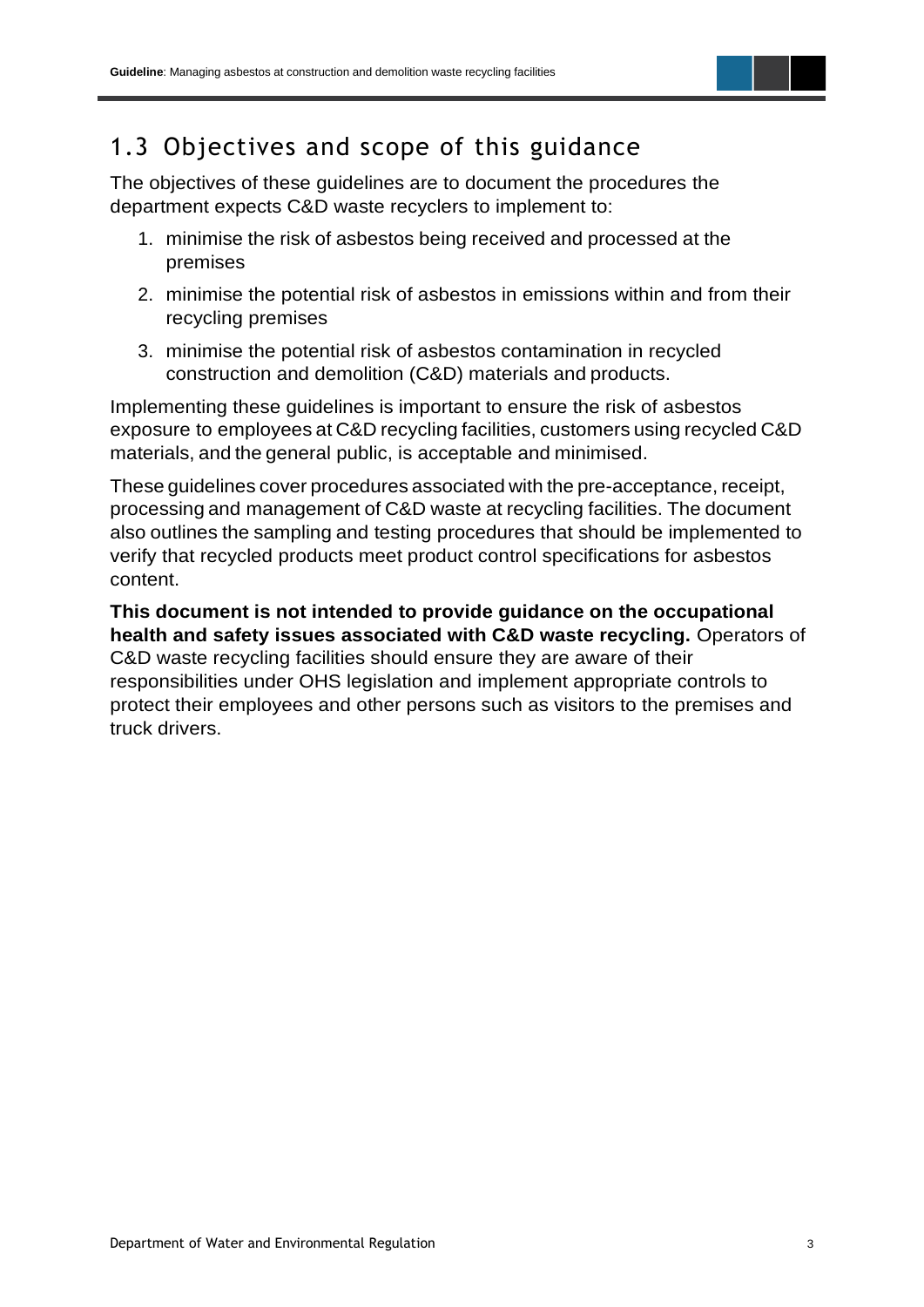

# <span id="page-6-0"></span>2 Siting of C&D recycling facilities

The Environmental Protection Authority's (EPA) *[Guidance for the Assessment of](https://www.epa.wa.gov.au/sites/default/files/Policies_and_Guidance/GS3-Separation-distances-270605.pdf)  [Environmental Factors, Separation Distances between Industrial and Sensitive Land](https://www.epa.wa.gov.au/sites/default/files/Policies_and_Guidance/GS3-Separation-distances-270605.pdf)  [Uses, No. 3](https://www.epa.wa.gov.au/sites/default/files/Policies_and_Guidance/GS3-Separation-distances-270605.pdf)* (June 2005) recommends separation distances between industrial activities and sensitive land uses. These buffers aim to protect sensitive land uses from unacceptable impacts on health and amenity that may result from industrial activities, emissions and infrastructure.

This guidance document recommends a separation distance of 1000 m between premises that crush or screen C&D waste and sensitive land uses. It is important to note that the separation distance is not intended to represent an absolute separation distance and does not replace the need to demonstrate best practice in the prevention and minimisation of emissions at prescribed premises. It is, however, a useful tool to factor into impact assessments.

The department recognises that in some urban areas it may be difficult to achieve this separation distance. Where the buffer detailed in the EPA guidance document is not achieved at a premises, the proponent should demonstrate through a site-specific impact assessment that there will not be any unacceptable impacts on nearby receptors as a result of the recycling activities, taking account of the riskmanagement measures that will apply.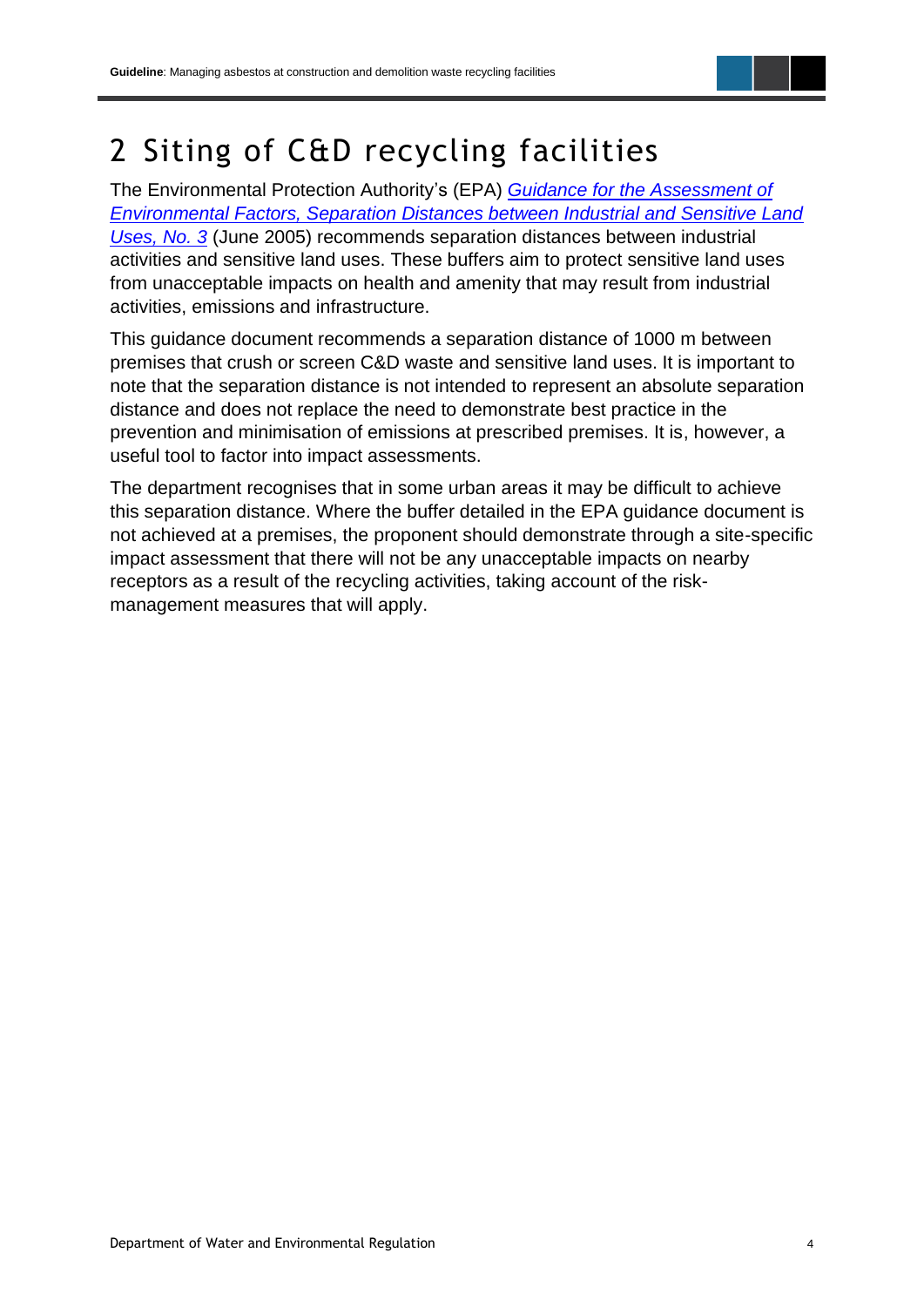# <span id="page-7-0"></span>3 Operational procedures

## <span id="page-7-1"></span>3.1 Asbestos management plan (AMP)

The department will require all C&D recycling facilities, though the Part V licensing system of the EP Act, to have a site-specific AMP and to operate in accordance with it.

AMPs must, as a minimum, reflect the standard operating procedures (SOPs) contained within these guidelines and include:

- identification of where asbestos may be present on the site
- SOPs and management practices setting out the measures to be adopted in relation to the control of asbestos at each stage of the recycling process
- a sampling and analysis program (SAP)
- identification of each person with responsibilities under the asbestos management plan and the person's responsibilities
- procedures, including a timetable for reviewing and, if necessary, revising the asbestos management plan
- monitoring procedures to be implemented at the premises
- procedures for detailing incidents or emergencies associated with asbestos
- details of compliance and performance audits to be undertaken and periodic reviews of the plan with feedback mechanisms and improvement.

The AMP should form part of the wider Environmental Management System (EMS) that should be implemented at the premises (see section 5.1).

If the AMP is not suitable for use by facility workers for their particular tasks then it will need to be translated into practical SOPs specific to those tasks.

Where an AMP is required on a C&D recycling site to comply with OHS legislation, it is acceptable for one AMP to be developed to address both OHS and the department's requirements.

Where suspect asbestos material is referred to in these guidelines it should be assumed to be and treated as asbestos unless laboratory analysis of a representative sample demonstrates otherwise.

# <span id="page-7-2"></span>3.2 Pre-acceptance procedures

C&D recyclers must have suitable systems and procedures in place to ensure they take all reasonable and practicable measures to prevent the acceptance of asbestos and asbestos-containing wastes at recycling sites. These should include: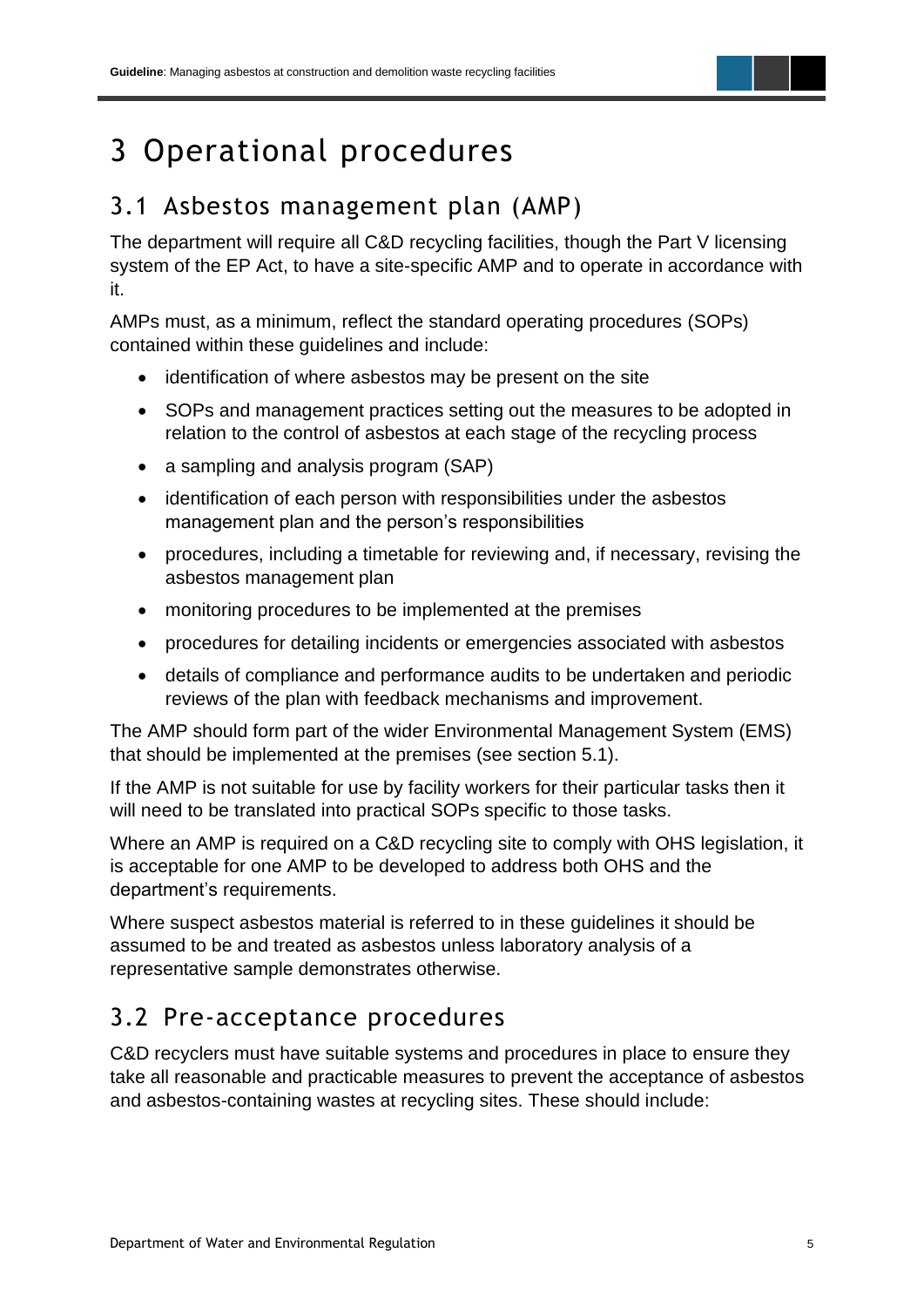- advising all customers and potential customers that asbestos or potentially asbestos-contaminated material is not accepted at the C&D recycling facility during telephone enquiries and through information included on other documentation such as price lists, brochures and the company website
- ensuring a 'no asbestos' clause is included in any contracts with C&D waste suppliers
- installing a clearly visible sign saying 'No Asbestos' is present at the entry to the facility
- establishing a system to record the details of loads arriving/received at the site which have been found to contain asbestos.

The department has a supply of brochures that outline the rules on disposal of asbestos loads that can be handed to customers. Please contact the Waste Management Branch on 08 6364 7000 for copies.

# <span id="page-8-0"></span>3.3 Acceptance procedures

When waste arrives at the recycling facility, acceptance procedures must serve to confirm the characteristics of the waste are consistent with the waste types permitted by the Part V licence, and determine the risk of the load containing asbestos.

To follow on from the pre-acceptance procedures, all persons bringing waste onto the premises must be asked to sign a declaration or provide a 'customer warranty' on a vehicle load-specific basis confirming their load is free from asbestos. The associated documentation should be retained on the premises and be available for the department to inspect. Where an individual is not prepared to sign this disclaimer or provide such a warranty, the load shall be refused entry.

All loads must be visually inspected when they arrive at the recycling site. Where the inspection identifies the wastes are not permitted by the licence and/or asbestos is visually identified in the load, it shall be rejected for acceptance. A record of all rejected loads must be maintained on the premises and be available for the department to inspect. As a minimum, a record must be made of the waste producer, waste carrier, registration number of the vehicle and the date of rejection.

The risk of a load containing asbestos is related to the type and source of the waste. In general, buildings and structures constructed after 1990 are unlikely to have ACM within them, whereas buildings and structures constructed before this date may have been built using ACM.

Because large buildings and structures undergo regulated asbestos removal programs and inspections before they are demolished, the probability of asbestos being present in the demolition debris should be low. However, a risk of contamination can remain from asbestos formwork embedded or attached to concrete columns that cannot be readily identified through the asbestos clearance certification process, and from asbestos piping from reclaimed road, car park areas and water supply systems.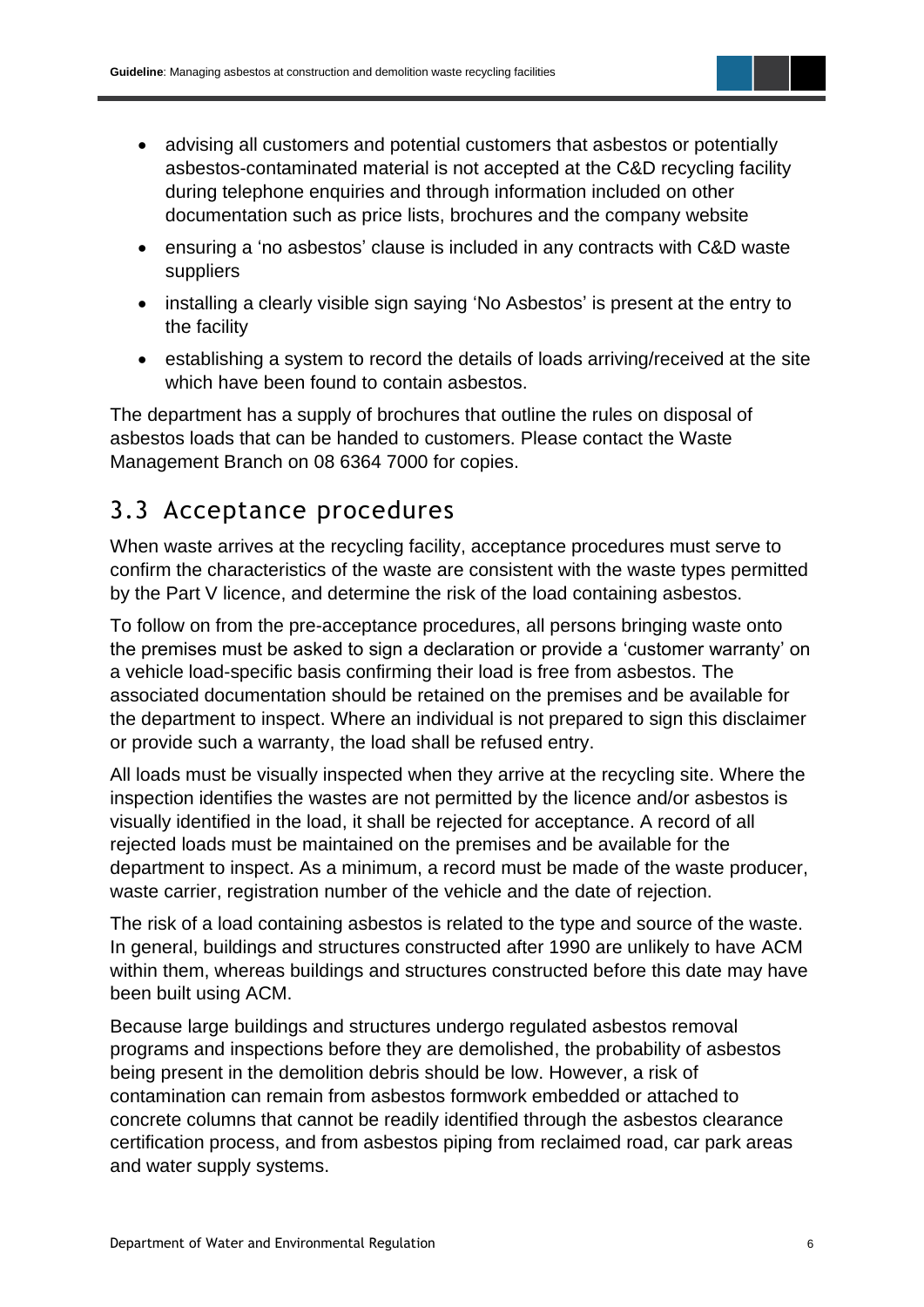It is also common for mixed waste from unknown sources, particularly those in skip bins or from small-scale demolition or refurbishment activities, to contain amounts of asbestos waste. These sources must be considered high risk.

To determine the risk of an incoming load containing asbestos the gatehouse operator shall establish:

- the source of the load, including the site location and, if possible, the age of any building or structure from which the C&D waste originated
- the content/waste types within the load
- the type of load.

Where the source of the load can clearly be determined to be a building or structure constructed after 1990 then the load can be considered to represent a low risk of asbestos contamination and managed as outlined in the following section. Where the waste originates from a building constructed before 1990 or there is uncertainty over this issue, the risks associated with asbestos in the load must be established in line with the Risk Classification Matrix below.

Once classified, each load must be directed to the appropriate area for unloading and further inspection in line with the following sections.

| <b>Risk Classification Matrix</b>              |                     |                                        |                  |  |  |  |  |
|------------------------------------------------|---------------------|----------------------------------------|------------------|--|--|--|--|
|                                                | <b>Type of load</b> |                                        |                  |  |  |  |  |
| <b>Material type</b>                           | <b>Commercial</b>   | Public, utes,<br>cars and<br>trailers* | <b>Skip bins</b> |  |  |  |  |
| <b>Clean concrete</b><br>(without<br>formwork) | Low                 | High                                   | High             |  |  |  |  |
| <b>Clean brick</b>                             | Low                 | High                                   | High             |  |  |  |  |
| Clean bitumen/<br>asphalt                      | Low                 | High                                   | High             |  |  |  |  |
| <b>Mixed</b><br>construction<br>waste          | High                | High                                   | High             |  |  |  |  |
| <b>Mixed</b><br>demolition waste               | High                | High                                   | High             |  |  |  |  |

\* If it is possible to view the entire load of incoming C&D material (e.g. a small trailer with a shallow load) then consideration may be given to classifying these loads as low risk

(Risk Matrix Classification *adapted from WorkSafe Victoria 2006 and WMAA 2009*).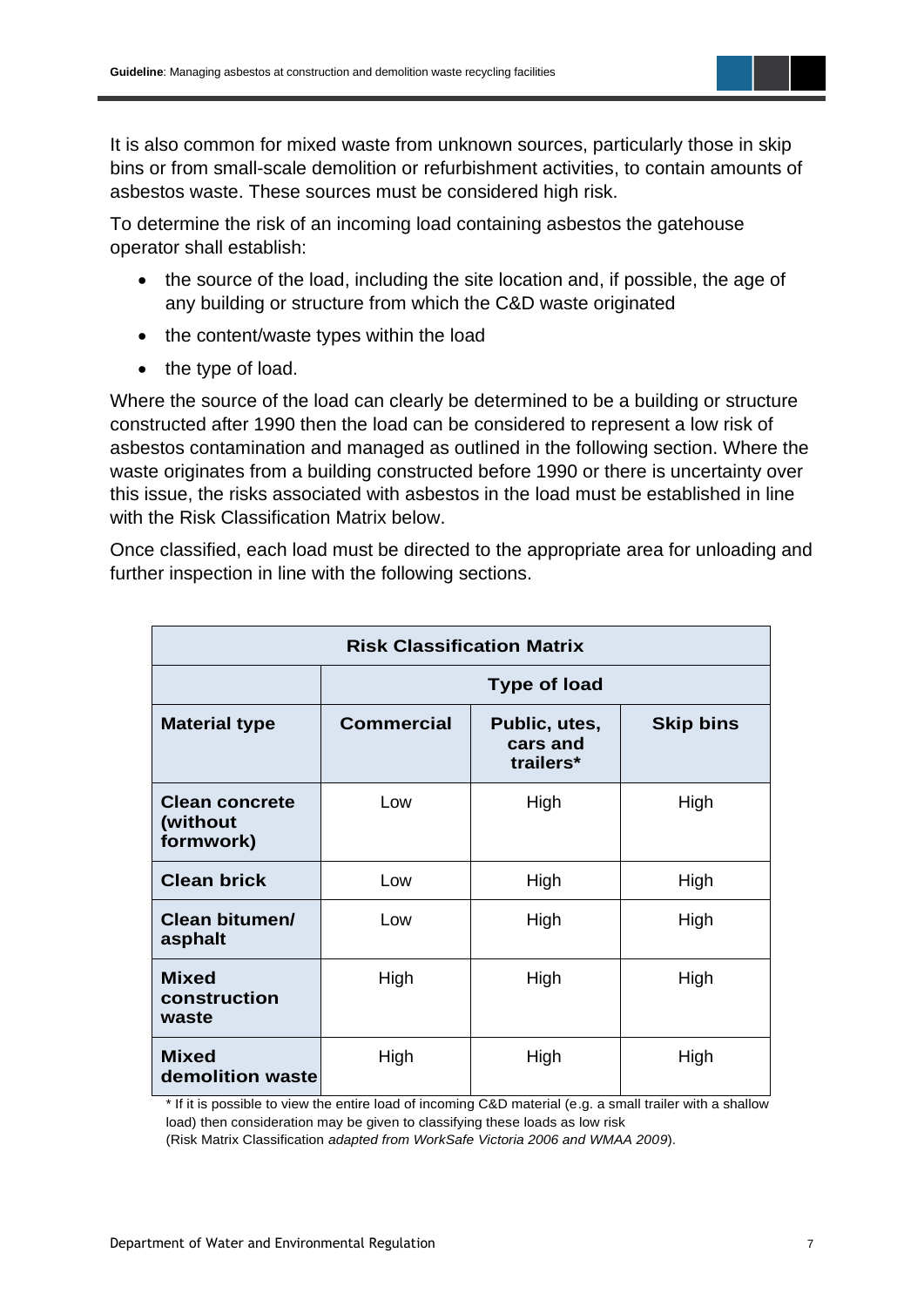

# <span id="page-10-0"></span>3.4 Load inspection after acceptance

Each accepted and classified load shall be directed to an unloading area at the site, which is appropriately designed and constructed to ensure the waste will not mix with other waste. Where feasible, separate unloading areas shall be provided for low-risk and high-risk wastes.

All loads shall be dampened before unloading and maintained in a dampened state throughout the inspection process. Operators will need to ensure there are adequate facilities on the premises to achieve this.

#### **3.4.1 Low- risk load procedure**

Loads classified as 'low risk' must be visually inspected while the material is being unloaded to determine whether any asbestos can be identified.

If suspect fibrous asbestos (FA) or asbestos fines/fibres (AF) are detected, the load must be isolated, kept wet and once appropriately contained in accordance with the Asbestos factsheet in Appendix A, redirected to an appropriately authorised disposal facility. If suspect ACM is identified, the load must be reclassified as 'high risk' and be processed in accordance with the high-risk procedure below. Where the visual inspection confirms that the load is clear of suspect ACM, FA and AF, the load may then be added to the waste stockpiles awaiting further processing (e.g. crushing and screening).

### **3.4.2 High- risk load procedure**

Loads classified as 'high risk' must be unloaded and spread over a sufficiently large area to enable a comprehensive visual inspection of all sides of the material. One method of achieving this is to spread the material to a depth of less than 30 cm and to turn over the material with the use of an excavator or similar. Where appropriate, larger sections of concrete should be inverted to permit a visual check for embedded or underlying asbestos product debris.

If suspect FA or AF are detected, the load must be isolated and kept wet. Once appropriately contained in accordance with the Asbestos factsheet in Appendix A, it should be redirected to an appropriately authorised disposal facility.

Where suspect ACM is identified within a load and is not capable of being easily removed by hand, the load must be rejected and should be isolated and kept wet. Once appropriately contained in accordance with the Asbestos factsheet in Appendix A, it should be redirected to an appropriately authorised disposal facility.

Where suspected ACM fragments capable of being easily removed by hand are identified in a load, the suspect ACM must be removed from the load and either:

1. appropriately isolated and covered for asbestos testing. If testing of representative samples confirms the material is ACM it must be redirected to an appropriately authorised disposal facility. If testing confirms the material is not ACM the waste can be added to the stockpile awaiting further processing; or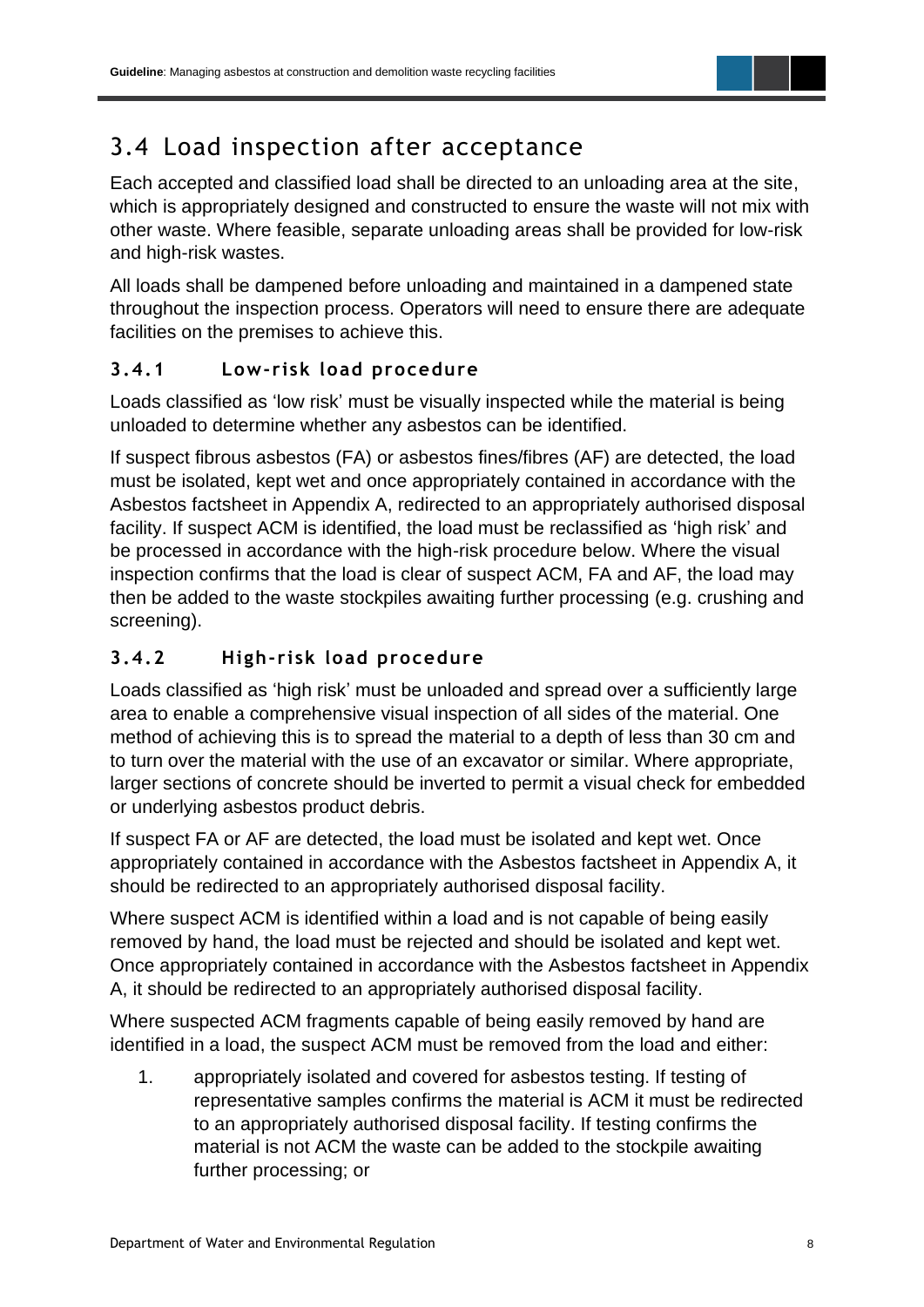

2. assumed to be ACM and redirected to an appropriately authorised disposal facility.

All suspected or assumed ACM must be segregated. Material must be clearly labelled, kept secure and sufficiently contained to prevent the release of asbestos, including wind-blown fibres.

Once all suspected or assumed ACM has been removed from a load in line with the above procedure the residual waste can be added to the stockpile awaiting further processing.

Records must be kept to ensure the process from receipt of C&D material to the completion of the unloading procedure is auditable and that any loads found to contain suspect asbestos can be traced back to the customer and originating site. Through Part V licence conditions, the department will require records to be submitted on a regular basis detailing loads found to contain asbestos and action taken by the C&D recycler to address this issue with the customer. The department will take follow-up action with customers delivering asbestos-containing waste to the premises as necessary.

### <span id="page-11-0"></span>3.5 Waste processing controls

### **3.5.1 Ongoing inspections**

Once waste has been inspected in line with section 3.4, the risk of asbestos being present is extremely low. However, to further reduce this risk, operators must continue to visually inspect waste at all stages of the recycling process. Suspect asbestos identified at any stage of the process must be handled in accordance with section 3.4 above.

### **3.5.2 Stockpile management**

Operators must manage the size of their stockpiles such that they can clearly demonstrate the sampling frequencies set out in section 4.3 of this document (or reduced sampling frequencies where agreed with the department) are being met. To facilitate this process it is recommended that the size of stockpiles does not exceed 4000 tonnes.

### **3.5.3 Dust management**

To reduce the risk of fugitive dust emissions that may contain asbestos fibres from any remaining asbestos in the waste being released from operations taking place on C&D recycling facilities, the department will impose a standard condition on all licences. This will require operators to *"take all reasonable and practicable measures to prevent and where that is not practicable to minimise emissions of dust from the recycling premises"*. A further condition will be included on licences to require licence holders to *"ensure that visible dust does not cross the premises boundary"*.

The department may also apply additional conditions to the licence where the risk from the operations requires further management or control.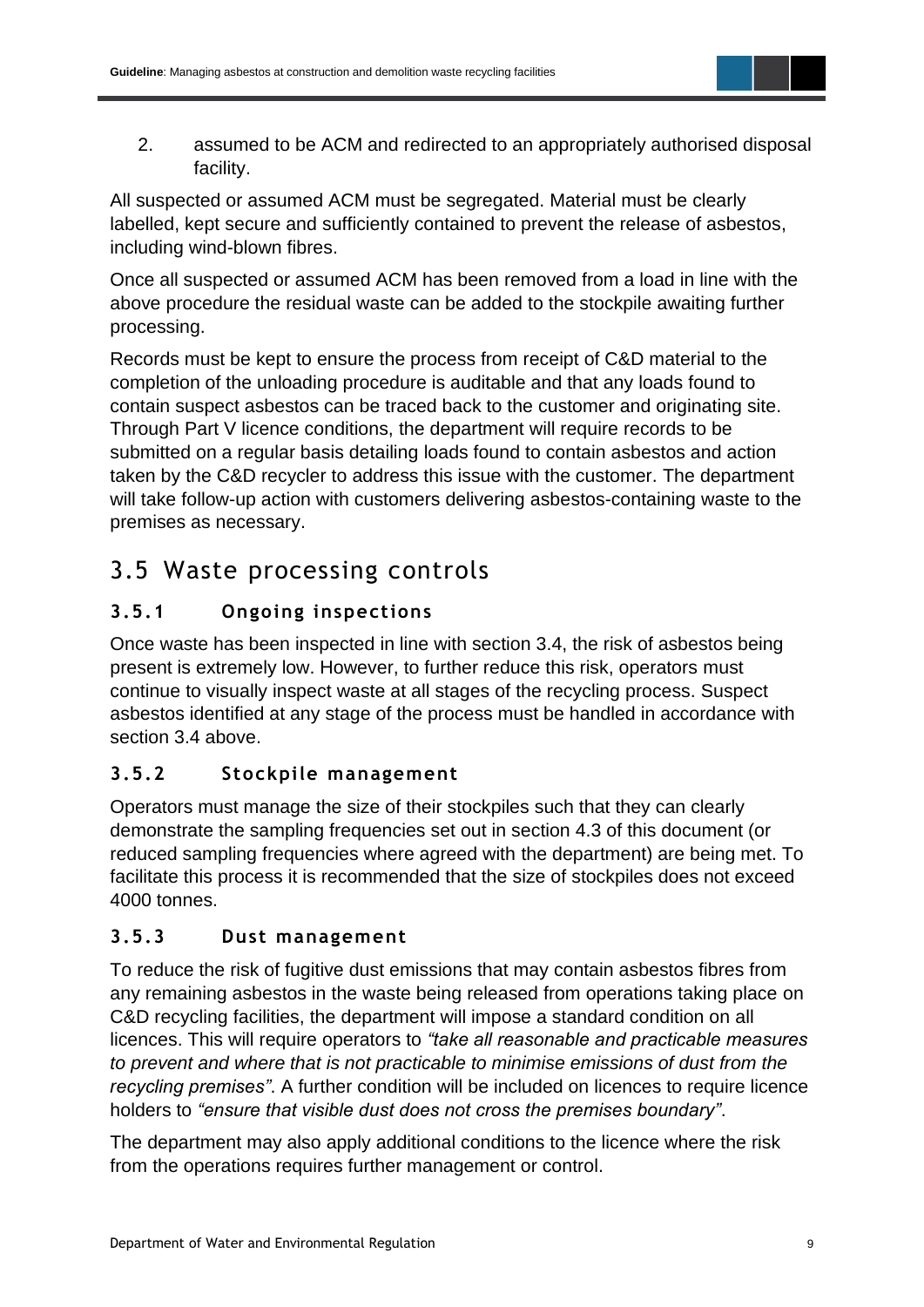The department considers that reasonable and practicable measures to prevent/ minimise dust at C&D recycling facilities include:

- dampening loads before or during tipping
- undertaking operations inside buildings (with sufficient controls to protect worker health)
- locating stockpiles away from sensitive receptors and/or orienting them to minimise lift-off from the prevailing wind
- providing windbreaks for stockpiles or controlling releases by means of sprays, binders or covers
- minimising the handling of the waste
- enclosing conveyors and minimising drops
- installing vents on building and conveying systems
- covering vehicles, skips and other storage vessels
- regularly dampening roadways
- avoiding activities when there are high winds
- planting/retaining trees or, if practical, erecting bunds on site perimeter
- sealing roadways
- using a wheel wash.

Operators of C&D recycling facilities must use the above measures as necessary to achieve compliance with their licence conditions.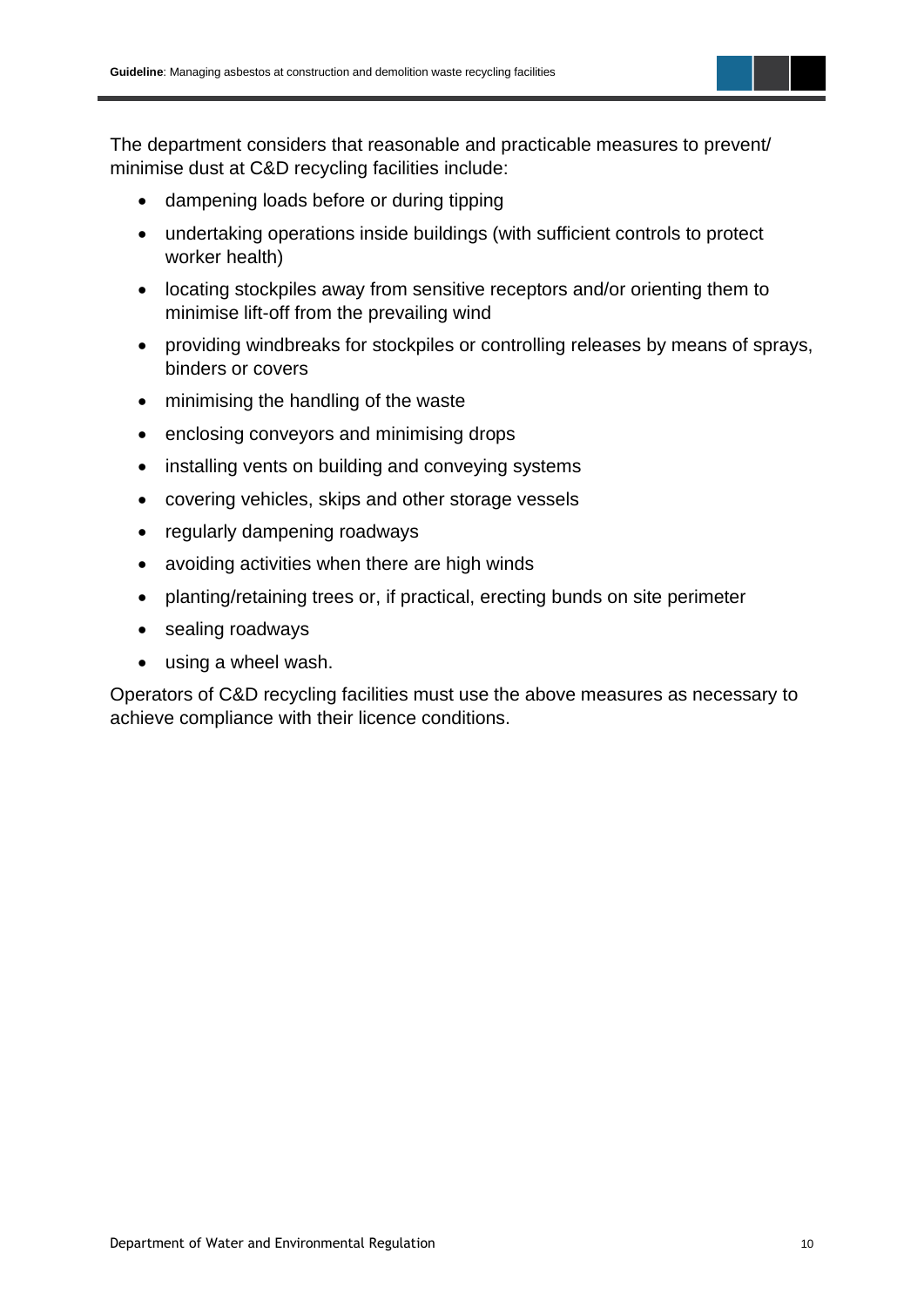

# <span id="page-13-0"></span>4 Monitoring and testing

Monitoring must be undertaken to confirm that risk management measures are effectively meeting their objectives. This shall include qualitative and quantitative monitoring and product testing.

### <span id="page-13-1"></span>4.1 Qualitative monitoring

Site operatives must undertake visual inspections while the facility is operational to ensure fugitive emissions of dust are being adequately controlled and are not being carried outside of the premises. Where fugitive dust releases are identified, their source must be investigated and all reasonable and practicable measures implemented to prevent or minimise the release.

Where risk management measures are ineffective or likely to be ineffective at preventing visible dust crossing the site boundary, for example during adverse weather conditions, waste processing activities must cease until additional measures have been put in place to prevent the discharge or until the adverse weather conditions have passed.

# <span id="page-13-2"></span>4.2 Quantitative environmental monitoring

On some sites it may be necessary for ambient dust or asbestos fibre air monitoring to be undertaken to provide further confidence in risk management measures. Such monitoring may be required where recycling sites are in close proximity to sensitive receptors, are within a relevant Environmental Protection Policy area or have a poor compliance history relating to fugitive dust control. Where quantitative dust monitoring is not proposed, the proponent/operator must provide a risk-based justification as to why it is not considered necessary at their premises.

Dust monitoring provides a useful surrogate measure to evaluate the potential generation and distribution of airborne dust and asbestos fibres, and will normally be sufficient on most sites. Dust monitoring equipment must demonstrate dust levels are kept as low as reasonably possible. Tapered Element Oscillating Microbalance (TEOM) (or equivalent) equipment is preferred to provide continuous and accurate perimeter air monitoring for community protection. Any site perimeter monitoring for this purpose should be conducted to ensure compliance with the National Environmental Protection Measure (NEPM) ambient air 24-hour PM<sup>10</sup> goal of  $50 \text{ ug/m}^3$ .

Where air quality monitoring is required, an air quality monitoring and reporting strategy must be developed by a person suitably experienced in dust/asbestos sampling and exposure assessment. Any associated analysis must be undertaken by a laboratory accredited by NATA for this purpose.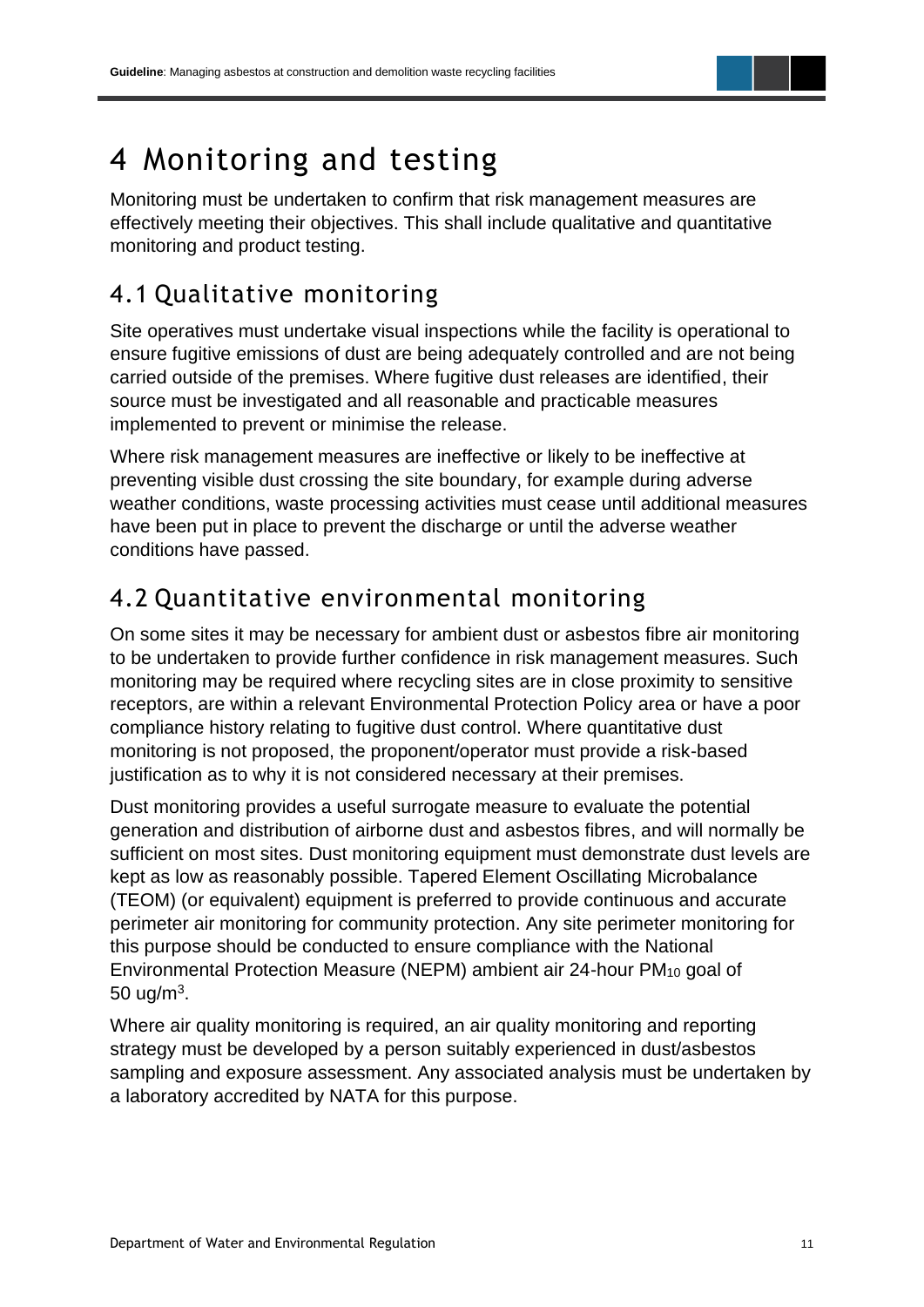

# <span id="page-14-0"></span>4.3 Product testing and supply

To ensure recycled products have been produced to the required specification in relation to asbestos content it is necessary for product testing to be undertaken. The testing procedures detailed in this section have application for the three main recycled products:

- 1. Recycled drainage rock 20–27 mm.
- 2. Recycled sand, screened to <10 mm.
- 3. Recycled road base, <19 mm.

The testing must be documented as outlined under section 5.3.

#### **4.3.1 Product specification**

To ensure the health of those using or coming into contact with recycled C&D products is protected, the asbestos content (in any form) of any recycled products must not exceed 0.001 per cent asbestos weight for weight (w/w).

#### **4.3.2 Inspection and sampling requirements**

All types of recycled product must be inspected and/or sampled and tested for ACM, FA and AF, as outlined below. Inspections and sampling may be undertaken by staff employed by the licensee as long as they have received the required asbestos training for operational staff set out in section 5.2.

ACM and FA are subject to visual inspection and sampling procedures since they are larger in size (>7 mm). AF (<7 mm) is assessed by submitting samples for laboratory analysis.

Recycled products may be sampled from conveyors or stockpiles. Whichever approach is adopted, the operator will need to ensure they have appropriate systems in place to allow them to identify where in the product stockpiles each sample is from to allow further testing or separation to occur if required.

### **4.3.3 Stockpile inspection and sampling**

In the case of recycled drainage rock and recycled road base, a visual inspection should be undertaken in a systematic grid fashion over any new stockpile to identify any suspect asbestos material.

No sampling is required for recycled drainage rock, other than to determine by laboratory analysis if necessary whether a suspect fragment is asbestos.

For recycled road base and screened sand, sampling is necessary and must be spread evenly over the whole stockpile surface, or samples may be taken at regular intervals (as per conveyor sampling) during construction of the stockpile. Suspect asbestos material or areas must be targeted for sampling.

Sampling of road base and screened sand products must occur at a minimum rate of 40 locations per 4000 tonnes, or 14 samples per 1000 m<sup>3</sup> of product.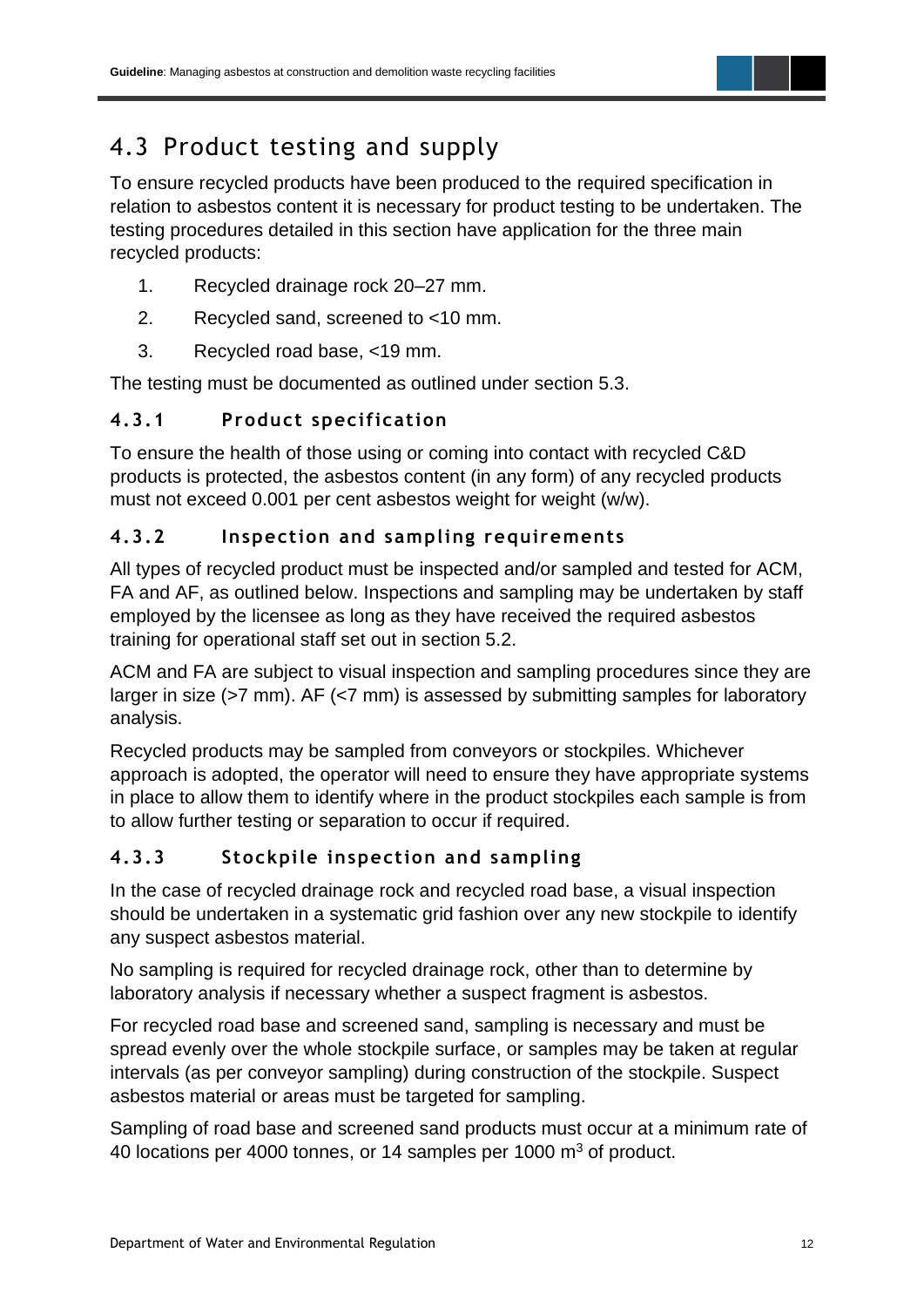### **4.3.4 Conveyor sampling**

Sampling of road base and screened sand products must occur at a minimum rate of one sample per 70 m<sup>3</sup> of a product output. Suspect asbestos material or areas must be targeted for sampling.

#### **4.3.5 Sample treatment**

Each sample collected must be at least 10 litres in volume and then be divided into two size fractions (>7 mm and <7 mm) in the field by sieving though a 7 mm screen or spread out for inspection on a contrasting colour fabric. The >7 mm fraction should be examined for any suspect asbestos material and this be retained to calculate the level of contamination.

The <7 mm fraction will need to be a minimum 500 ml, be wetted, and submitted for laboratory analysis. This sample size is considered necessary to improve the limit of detection for asbestos in the analysis procedure.

#### **4.3.6 Reduced sampling cr iteria**

Once premises have demonstrated their procedures are able to consistently produce recycled product that meets the product specification and that they undertake their activities to a high standard, the department may authorise a reduced product testing rate, including down to five locations per 4000 tonnes (one sample per 600  $m^3$ ) of product.

The criteria that the department will use to consider and determine a reduction in product sampling frequency are:

- 1. activities at the premises have been validated through an inspection or audit to comply with these guidelines
- 2. the department has confirmed through an inspection or audit that the conditions of the Part V licence are being met
- 3. the department has not undertaken any enforcement action in relation to the activities at the premises in the past six months
- 4. product testing has demonstrated that the product specification has been consistently achieved at the premises for a continuous six-month period
- 5. the presence of mitigating factors such as best practice management measures, high control of source material or use of the product for low-risk purposes
- 6. the quantity of waste processed in the past six months and the different sources/types of material processed at the premises
- 7. DoH has agreed to the reduction in product sampling rate at the premises.

All requests for a reduced product sampling rate must be submitted in writing to the relevant industry regulation regional leader for the premises, details of which can be found in the interpretation section of the Part V licence for the premises.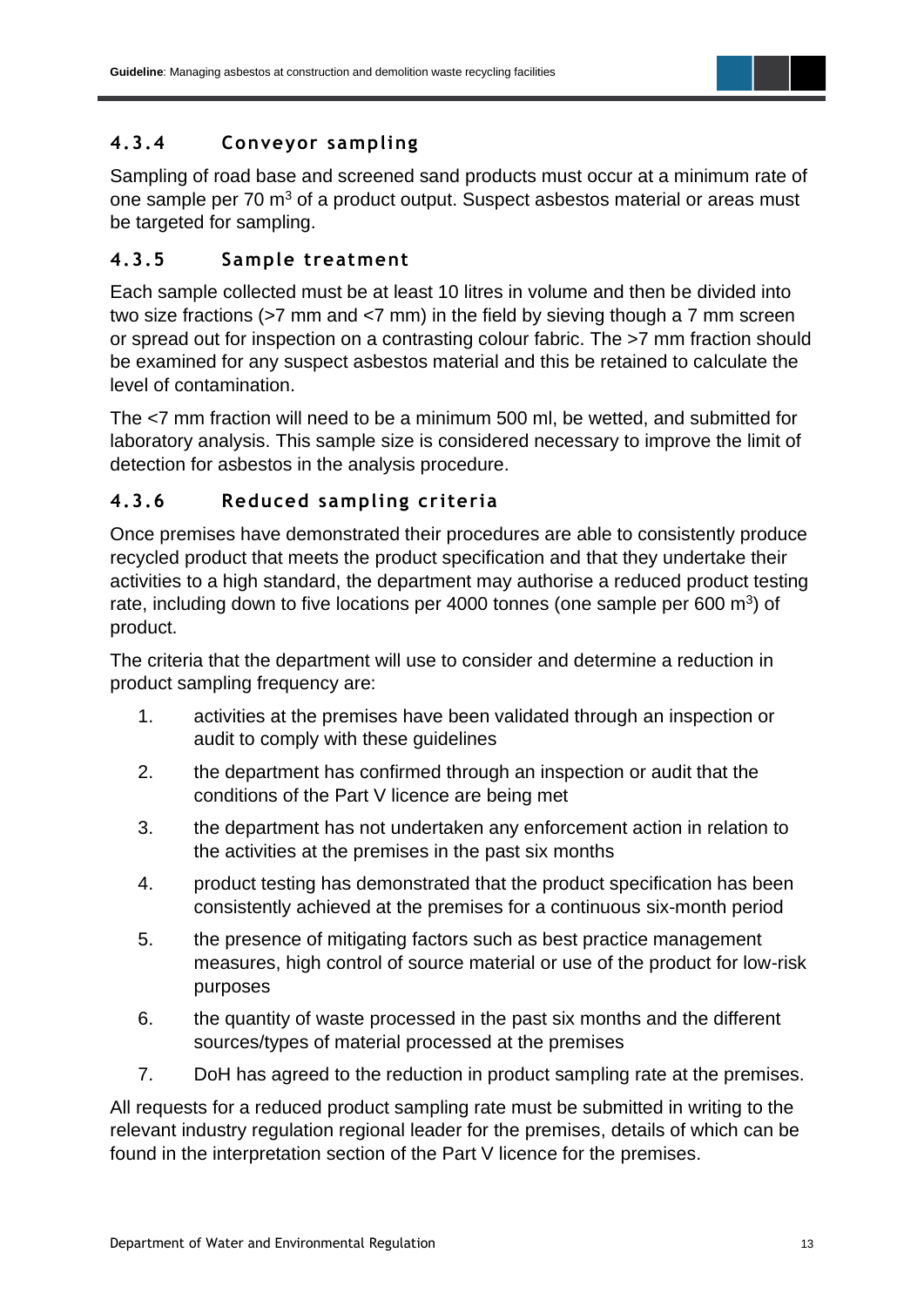The department will refer all requests to the DoH and operators must ensure that all requests include sufficient evidence, particularly in relation to product testing, to support compliance with the above criteria.

Proponents should note, however, that despite a premises meeting the above reduced sampling criteria, there may be occasions where a reduced sampling rate is not approved by the department. This may occur, for example, where the site is close to sensitive receptors, is contentious and/or there is a need to provide public confidence in the activities at the site.

Where a reduced sampling rate is approved at a premises, the department will provide written notification of the approval and will continue to closely monitor that premises to ensure it remains compliant with the reduced sampling criteria. The department's monitoring of the premises will be further supported by the annual process audits required by section 5.1 and the results of the product sampling.

The department will withdraw the approval to implement a reduced sampling frequency where the reduced sampling criteria are not being met on an ongoing basis. Where the department withdraws approval for a reduced sampling frequency, proponents will be provided with the reasons for the withdrawal.

In the event that approval for a reduced sampling rate is withdrawn by the department, proponents will be required to make a new reduced sampling frequency request and demonstrate that:

- 1. they have implemented appropriate measures to prevent a reoccurrence of the non-compliance that caused the previous agreement for a reduced sampling frequency to be withdrawn
- 2. the product specification (sampled at the 40 samples per 4000 tonnes rate) has been consistently met for a six-month period following the implementation of the measures identified in 1. above.

### **4.3.7 Sample analysis method**

#### *>7 mm sample fractions*

Asbestos concentrations (ACM and FA) should be calculated in accordance with the methods detailed in section 4.1.7 of DOH's *[Guidelines for the Assessment,](https://ww2.health.wa.gov.au/-/media/Files/Corporate/general-documents/Asbestos/PDF/Guidelines-Asbestos-Contaminated-Sites-May2009.pdf)  [Remediation and Management of Asbestos-Contaminated Sites in Western Australia](https://ww2.health.wa.gov.au/-/media/Files/Corporate/general-documents/Asbestos/PDF/Guidelines-Asbestos-Contaminated-Sites-May2009.pdf)*. (May 2009). As detailed in the DoH guidelines, averaging asbestos levels across the stockpile is not appropriate and asbestos levels within each sample should be reported.

#### < 7 mm sample fractions

Each <7 mm sample fraction must be analysed for FA and AF.

Asbestos analysis must be undertaken by an independent NATA-certified laboratory and comply with *Australian [Standard Method for the Qualitative Identification of](https://www.saiglobal.com/pdftemp/previews/osh/as/as4000/4900/4964.pdf)  [asbestos in bulk samples](https://www.saiglobal.com/pdftemp/previews/osh/as/as4000/4900/4964.pdf)* (AS 4964–2004) or be demonstrated to be able to achieve the equivalent level of results to this Australian Standard.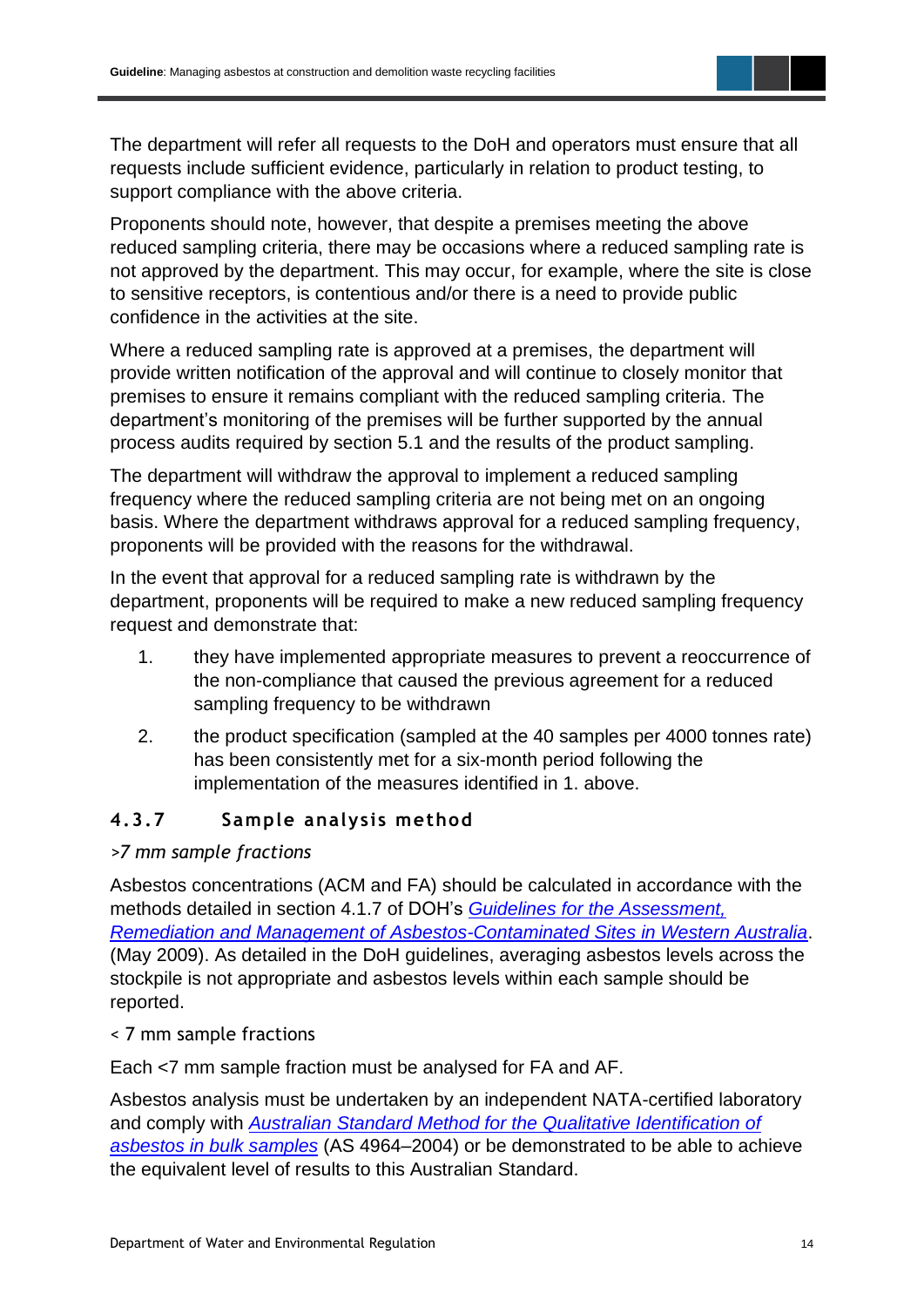AS 4964-2004 is currently the only method in Australia that has NATA certification; however, the practicable level of detection for this standard polarised light microscopy method (PLM) and dispersion staining (DS) is 0.01% w/w. It is possible, however, to measure asbestos contamination at or lower than 0.001% w/w where an increased sample size is used; however, the department recognises that any reporting of concentrations below 0.01% w/w will be outside the conditions set by **NATA** 

Therefore, to determine whether recycled products meet the product specification for asbestos content, samples must be a minimum of 500 ml in size. Proponents must adopt one of the following analytical approaches:

- 1. Detected/non-detected where any quantity of asbestos is detected by the PLM method it must be assumed, without further analysis, to be in concentrations above the product specification limit of 0.001% w/w. A weight-of-evidence approach may be adopted, i.e. the frequency and occurrence of other positive results in the stockpile can be taken into account, to determine whether the stockpile being assessed is considered to meet the product specification or not; or
- 2. Where any quantity of asbestos is detected by the PLM method, the sample is subject to further testing in the form of a semi-quantitative method with a lower level of detection for asbestos. A number of laboratories have developed such semi-quantitative methods for the analysis of low levels of asbestos. Techniques include:
	- o the extraction and weighing of fibre bundles or fibre cement material from the total sample
	- $\circ$  measuring the width and length (i.e. volume) of individual fibre by Phase Contrast Microscopy (PCM) and calculating the weight of fibres in the extracted sub-sample.

The use of either of these methods is considered acceptable to the department.

Whatever analysis methods are adopted by an operator, the department expects a number of assessment-based statements to be included in all laboratory analytical reports. These include:

- details of the sample size
- a statement of limit of detection of the analysis
- results in relation to asbestos detected or not note that AS 4964-2004 allows for a nil detection if the asbestos is less than a certain concentration and is non-respirable; however, the department would consider a positive result to exceed the 0.001% w/w limit
- a description of any asbestos detected
- an estimate of the concentration of asbestos detected if practical to do so.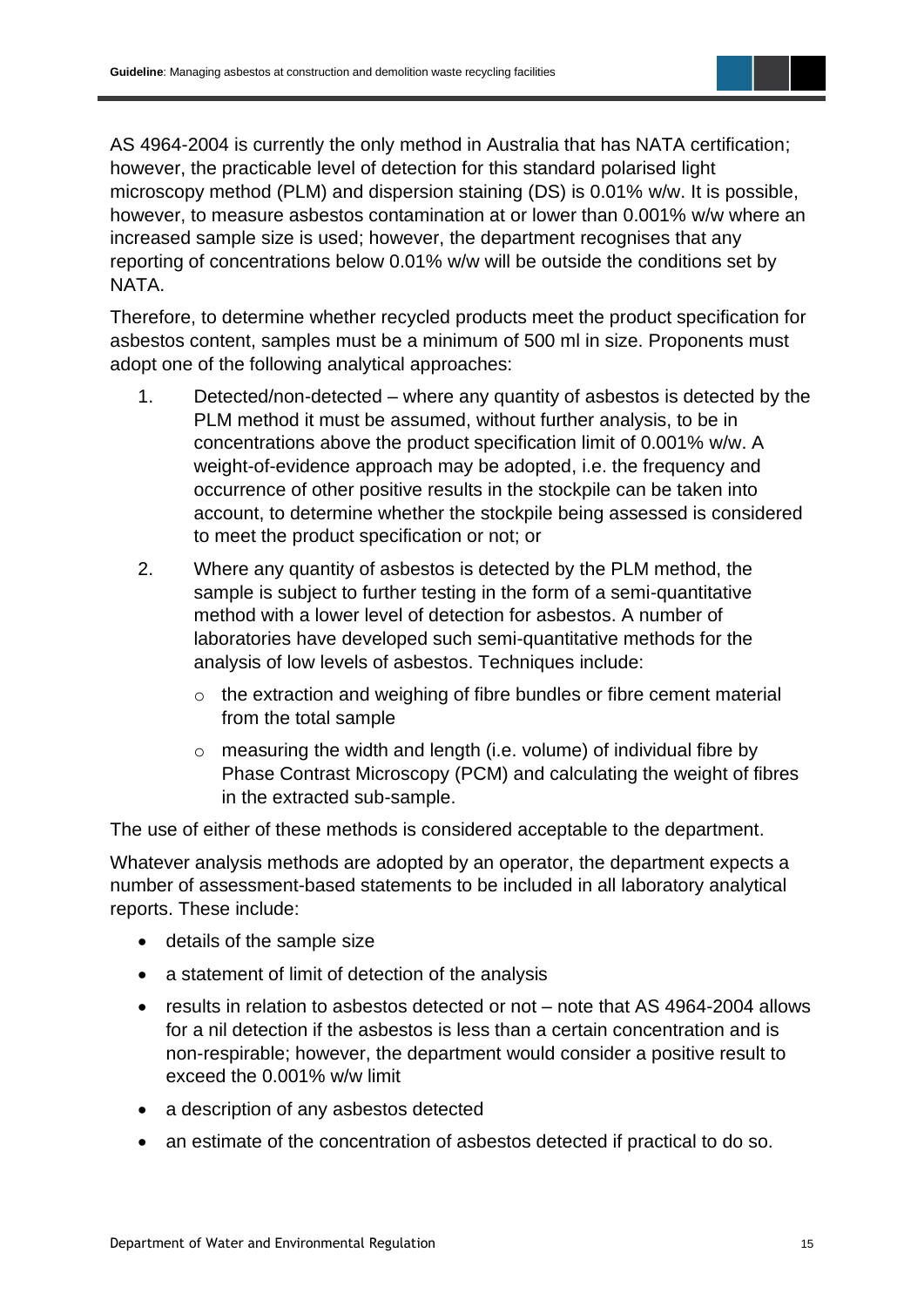

#### **4.3.8 Interpreting inspection and sampling results**

If the visual inspection, sieve sample or analytical results identify asbestos above or possibly above the 0.001% w/w criteria then that stockpile or product process should be deemed potentially contaminated and considered for off-site disposal as asbestos waste, or subject to further actions to remediate it or to demonstrate its acceptability by further assessment. A record should be made of the decision-making and action taken (e.g. off-site disposal, further assessment undertaken etc) in relation to that stockpile.

In addition to the above, where asbestos is identified above or possibly above the 0.001% w/w criteria, an investigation into the likely cause for the presence of asbestos in the product should be undertaken and measures implemented to prevent a reoccurrence. A record of the investigation and its findings, together with the details of any preventative measures implemented at the site, should be made.

As a guide, in the case of recycled drainage rock, identification of a piece of ACM or FA per 10  $\mathrm{m}^2$  of surface would be deemed to exceed the specification for that area, and for the whole stockpile if repeated in two or more other separate areas. A single fragment exceedance can be considered an isolated occurrence in the absence of other contamination evidence and the stockpile allowed for beneficial use. If there is multiple contamination only of a localised area then that area can be excavated to the extent of any visible asbestos and then the remainder of the stockpile considered to be suitable for use.

For laboratory analysis it is important that each result be considered on its own merits in regard to the asbestos control specification and that there is no averaging across samples. In the case of a single exceedance at a level less than 0.01% w/w, the stockpile (nominally 4000 tonnes) may not be deemed contaminated if repeat samples of immediately adjacent areas do not demonstrate specification exceedances.

The same approach as indicated in the preceding paragraph can be applied to the results of the >7 mm sieve sampling in regard to recycled sand material and road base. In this case a 1 cm<sup>3</sup> fragment of ACM or FA would be deemed to exceed the specification for a 10-litre sample.

It should be noted that specification exceedances in regard to different assessment methods for the same type of stockpile should not be viewed in isolation from each other.

#### **4.3.9 Product supply**

Recycled products should only be supplied to customers from stockpiles that have been sampled and tested in accordance with section 4.3 and shown to conform to the product specification.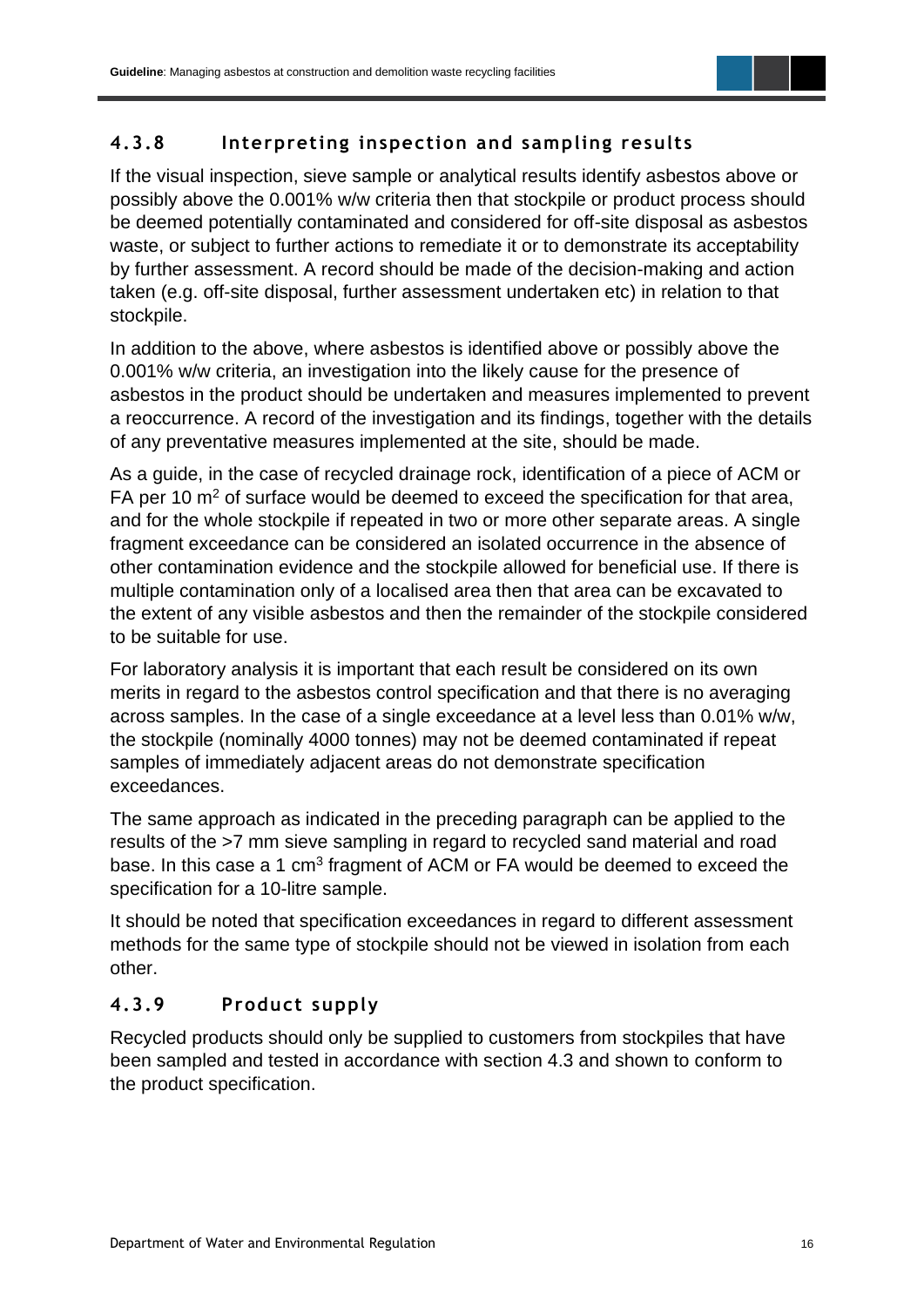# <span id="page-19-0"></span>5 General management

### <span id="page-19-1"></span>5.1 Environmental Management System

C&D recycling premises must implement an EMS that documents how the activities will be managed to minimise the impact, or the potential to impact, on the environment. The type of EMS implemented may be proportionate to both the scale and the risk the activities pose to the environment.

As a minimum the EMS must include:

- an environmental policy a public policy endorsed by senior management that seeks, or seeks to surpass, compliance with relevant environmental legislation and continuous improvement
- objectives and targets established for aspects of the operations that may impact on the environment and which provide a focus for ongoing improvement
- procedures, work instructions and controls provided to implement the environmental policy and to ensure the achievement of objectives and targets
- audits planned audits of the EMS should take place to ensure it is effectively meeting its goals; these audits should include audits of compliance with relevant operating procedures, processes, work instructions and controls
- management reviews to ensure the EMS remains suitable for the business and to set direction for future improvements.

#### **5.1.1 Process audit**

As part of the EMS audit programme, process compliance audits must be conducted at least annually, although the frequency of audits may be increased by the department through licence conditions if considered necessary at higher-risk premises. These audits should be undertaken by a competent person who is not involved with the 'day-to-day' operation of the site. This could mean, for example, that some reviews are conducted by a consultant or a representative of an appropriate industry body. The qualifications of the competent person must be detailed in the audit report.

Such process compliance audits must consider all aspects of the site's C&D recycling operations and consider whether they are being undertaken in accordance with the agreed AMP (see section 3.1) and these guidelines. Key areas which the audit should consider include:

- the effectiveness and implementation of pre-acceptance, receipt, classification, unloading, inspection and sampling procedures
- the effectiveness and results of monitoring, including product testing and interpretation of results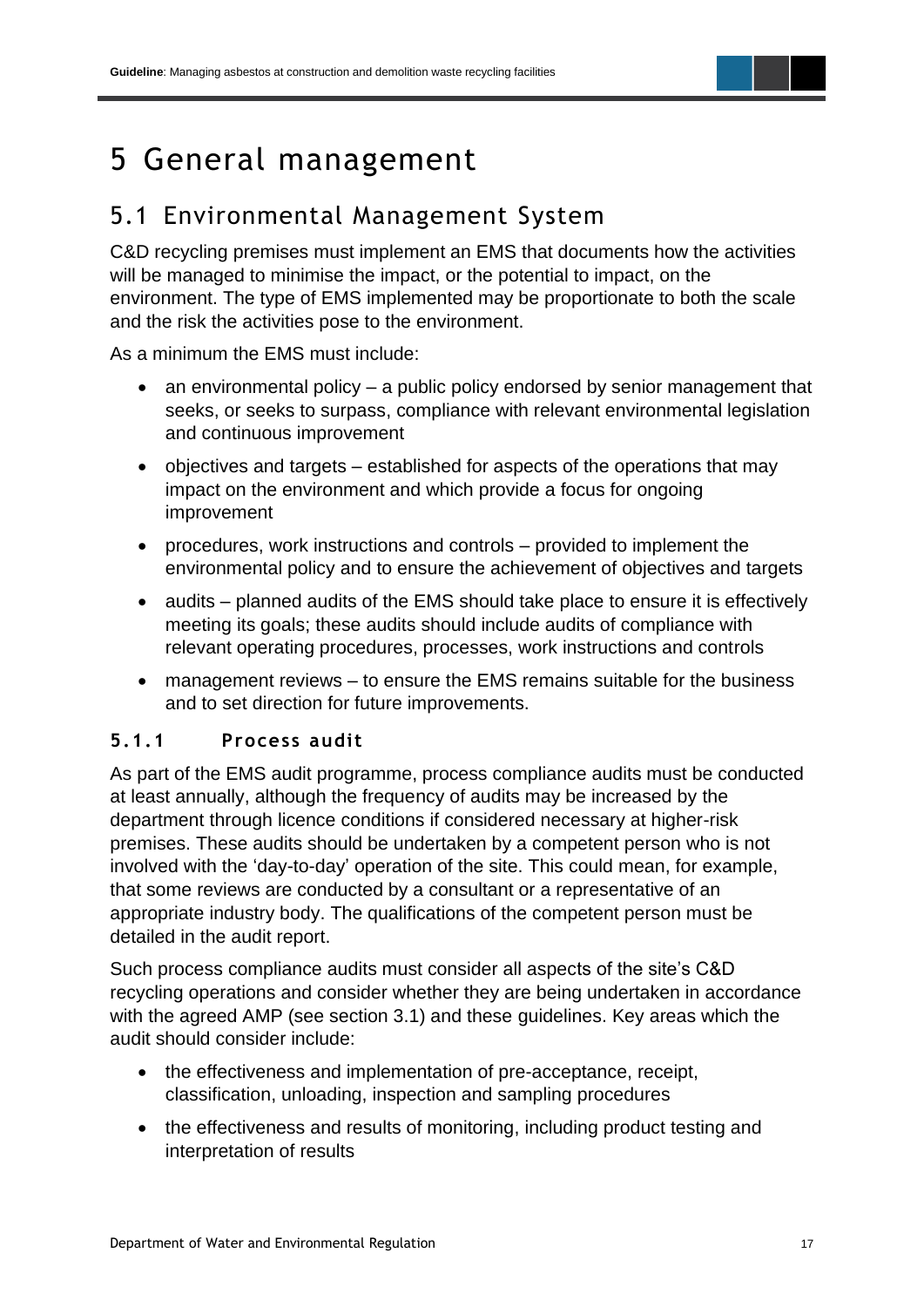

- the effectiveness of personnel training, including the staff's ability to recognise asbestos
- records and document retention
- the effectiveness of the AMP and degree to which it reflects of site operations.

Outcomes of the reviews must be used to develop improvement strategies and must be made available for inspection by officers from WorkSafe and DoH. Licence conditions will require submission of the audit report and its outcomes to the department.

### <span id="page-20-0"></span>5.2 Staff competence, training and safety

There must be sufficient capable staff to manage and operate the premises. All staff must have:

- clearly defined roles and responsibilities
- defined skills required for their position
- a record of how they have gained the necessary skills
- a record of how these skills are kept up to date.

Staff can gain skills and competence in various ways, such as:

- academic qualifications
- professional qualifications
- vocational qualifications
- external training qualification/certification
- attendance at external or in-house training courses
- those with approved training cascade that training to other staff
- mentoring or 'on-the-job' training.

The department considers that the training of staff at C&D recycling facilities has not always been detailed enough to provide individuals with sufficient skills and knowledge to identify the wide variety of asbestos materials they may encounter.

All operational staff at C&D recycling premises must therefore receive appropriate training (including refresher training on a two-yearly basis) to ensure they clearly understand:

- a) the health hazards associated with asbestos
- b) the controls used to minimise exposure to asbestos dust and how to use personal protective equipment
- c) how to visually inspect waste
- d) how to recognise different types of asbestos and ACM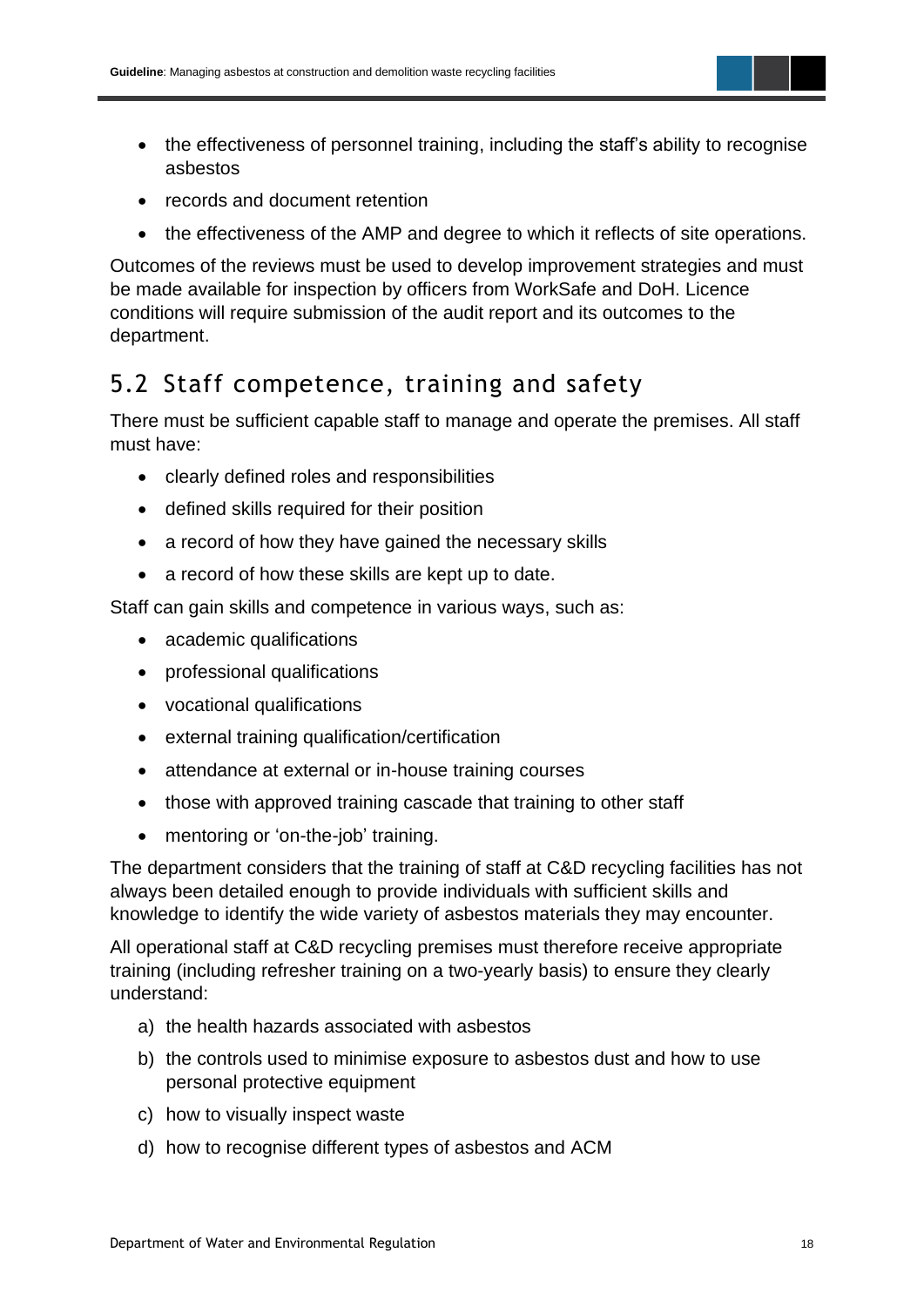- e) site-based procedures relevant to their role, such as processes for rejecting loads, classifying loads, unloading and inspecting low and high-risk loads, segregating and storing asbestos and ACM, and record keeping
- f) awareness of environmental and asbestos-related legislation relevant to the premises and the conditions of the licence that relate to the tasks that the person performs on the site.

### <span id="page-21-0"></span>5.3 Record keeping

Records are an important aspect of site operations and there should be a clear and logical system for keeping records at the premises. All records relating to environmental protection need to be retained and may include information relating to:

- waste accepted and waste dispatched, rejected wastes
- emissions or process monitoring results and interpretation
- any on or off-site environmental effects, including pollution incidents and any associated management response
- complaints received and management response
- maintenance
- non-conformances such as emission limit breaches and associated management response
- documentation associated with stockpile inspections and sampling results, and details of actions taken in regard to stockpiles or material not meeting the asbestos control specification
- training records
- audit findings and any improvement strategies.

All records required to be made by these guidelines must be available on site, but may be stored electronically. Records must be made available for inspection by officers from WorkSafe, DoH and the department on request.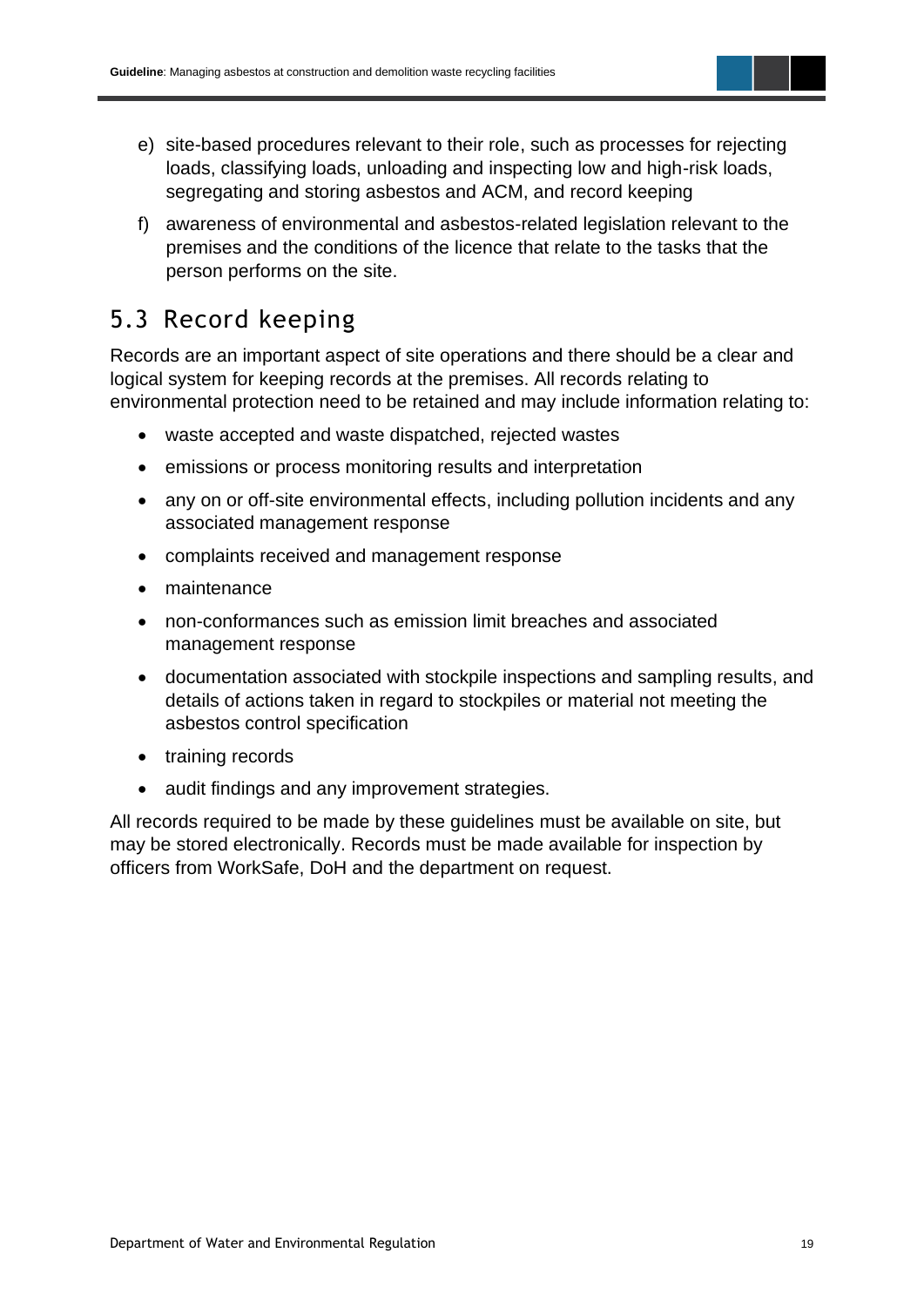# <span id="page-22-0"></span>6 Reference documents and further information

Department of Health, 2009, *Guidelines for the Assessment, Remediation and Management of Asbestos-Contaminated Sites in Western Australia*.

Department of Water and Environmental Regulation, 2020, *Compliance and Enforcement Policy.*

New South Wales Government, Work Cover New South Wales, 2010, *Management of asbestos in recycled construction and demolition waste*.

National Occupational Health And Safety Commission, 2005, *Code Of Practice For The Safe Removal Of Asbestos 2nd Edition* [NOHSC:2002(2005)].

National Occupational Health And Safety Commission, *Code of Practice for the Management and Control of Asbestos in Workplaces* [NOHSC: 2018(2005)]

Parsons Brinckerhoff, 2012, *Assessment of procedures for asbestos detection in C&D recycling facilities, Report for the Western Australian Waste Authority*.

Waste Management Association of Australia (WMAA), 2009, *Report for the National Construction and Demolition Waste Division, Asbestos Management Guideline for Construction and Demolition Waste Recycling Facilities.*

Work Safe Victoria, 2007, *Recycling Construction and Demolition Material – Guidance on complying with the Occupational Health and Safety (Asbestos) Regulations 2003*.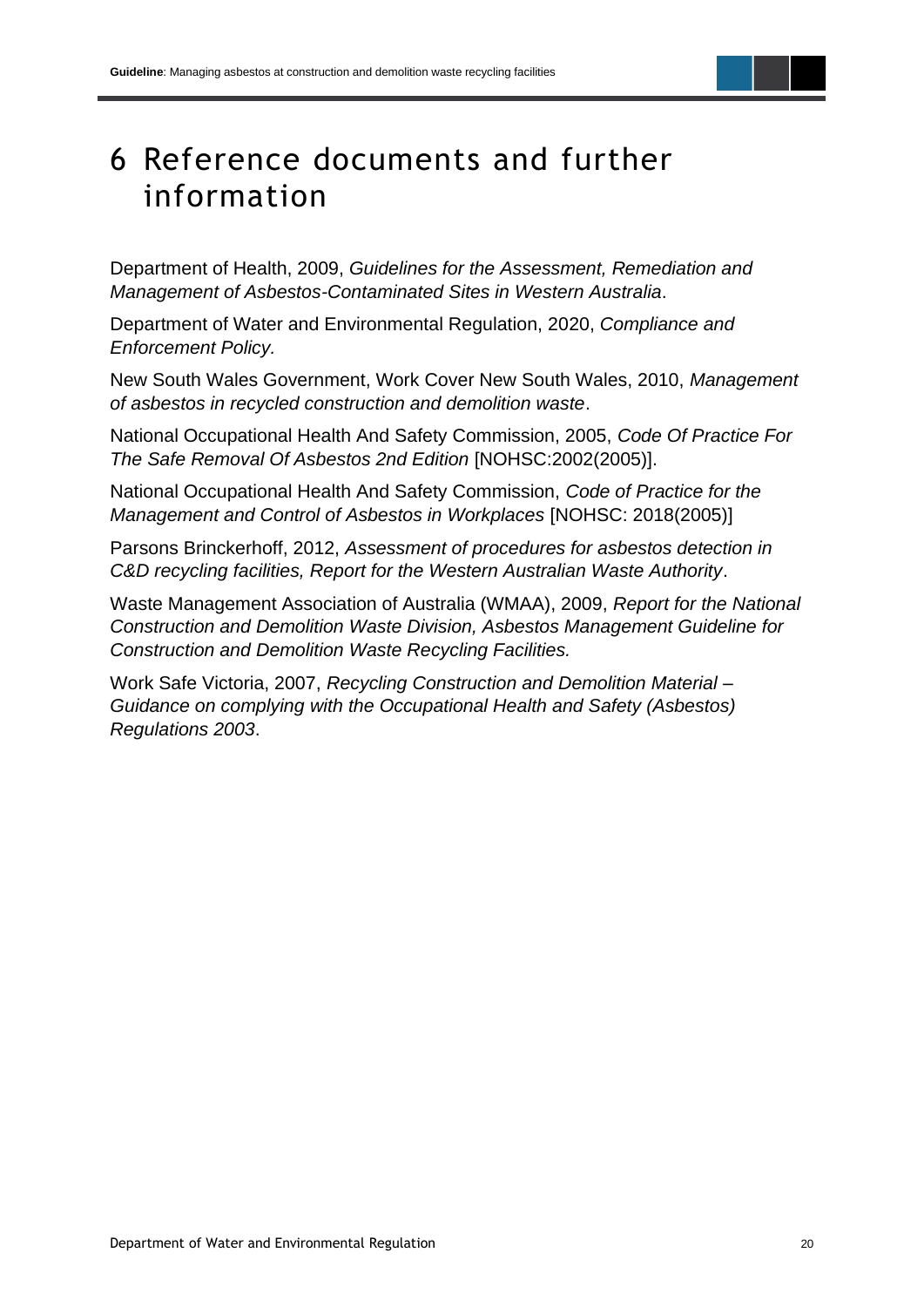

# <span id="page-23-0"></span>7 Custodian and review

The currency of this document will be continuously evaluated, and reviewed as required.

| <b>Document details</b>  |                            |  |  |  |  |
|--------------------------|----------------------------|--|--|--|--|
| Lead group (custodian)   | <b>Industry Regulation</b> |  |  |  |  |
| Current version          | Version 2                  |  |  |  |  |
| <b>Previous versions</b> | Version 1, December 2012   |  |  |  |  |
| Corporate file number    | DER2014/002474-1           |  |  |  |  |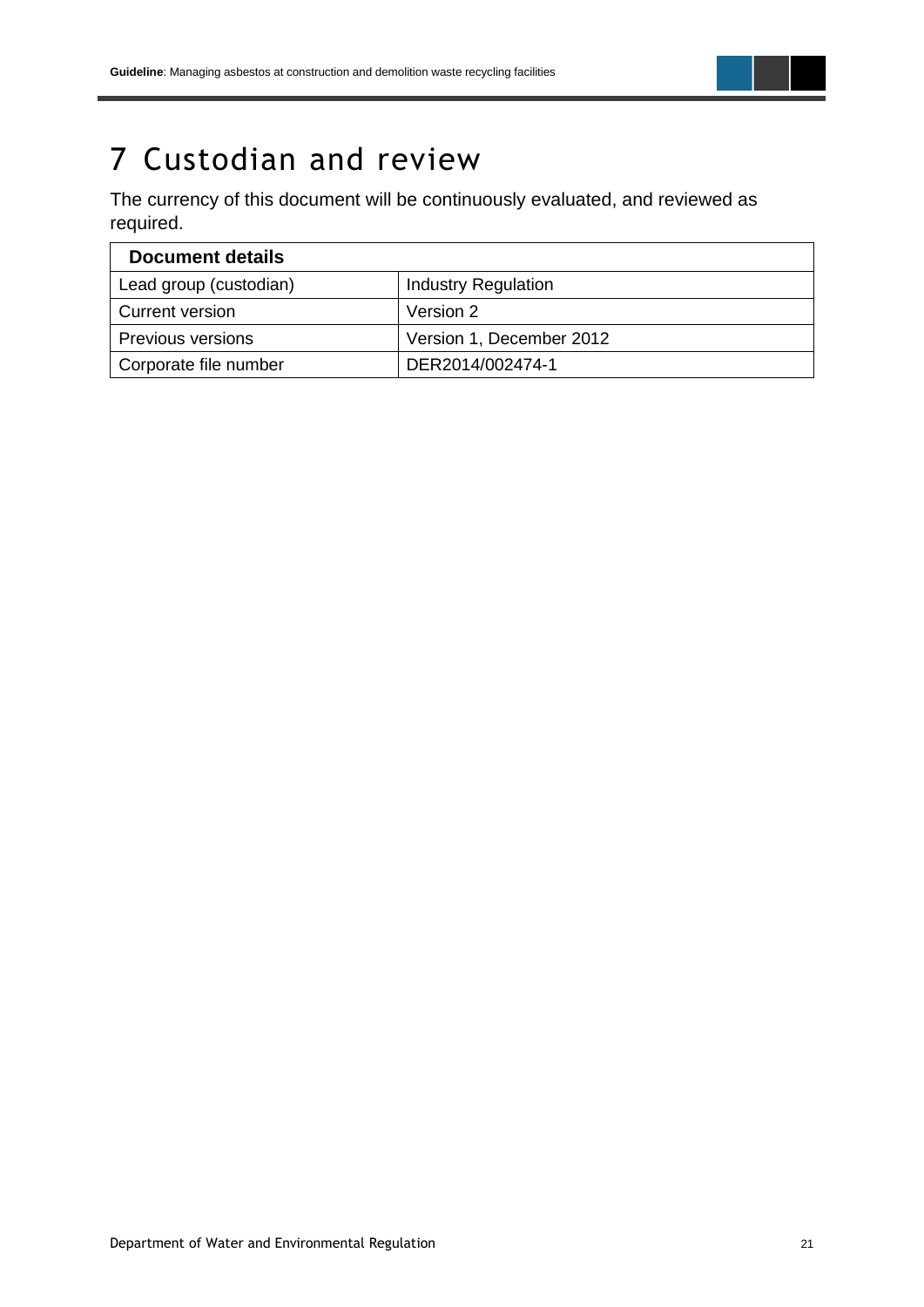

# <span id="page-24-0"></span>8 Glossary

**Asbestos** – the asbestiform variety of mineral silicates belonging to the serpentine or amphibole groups of rock-forming minerals and includes actinolite, amosite, anthophyllite, chrysolite, crocidolite, tremolite and any mixture containing two or more of those.

**Asbestos-containing material (ACM)** – products or materials (including fragments) that contain asbestos in an inert bound matrix such as cement or resin in a sound condition and in a form that cannot pass through a 7 mm x 7 mm sieve.

**Asbestos fines or fibres (AF)** – includes small asbestos fibre bundles, free asbestos fibres and also ACM fragments that can pass through a 7mm x 7mm sieve.

**Clearance certificate** – a certificate or document issued by an independent competent person stating that there is no visible asbestos in the building or structure from which asbestos removal has taken place.

**Competent person** – a person possessing tertiary qualifications such as environmental science, science or engineering and a minimum of three years experience working with asbestos.

**Construction and demolition waste (C&D waste)** – materials in the waste stream which arise from construction, refurbishment or demolition activities.

**Enforcement action** – for the purposes of these guidelines includes enforcement responses set out in the department's Compliance and Enforcement Policy, 2017 (as amended).

**Fibrous asbestos (FA)** – includes friable asbestos material, such as severely weathered ACM and asbestos in the form of loose fibrous material such as insulation products. Friable asbestos is material that is in a degraded condition such that it can be broken or crumbled to a powder form by hand pressure.

**Processing** – the crushing, screening and blending of different materials to create a recycled product.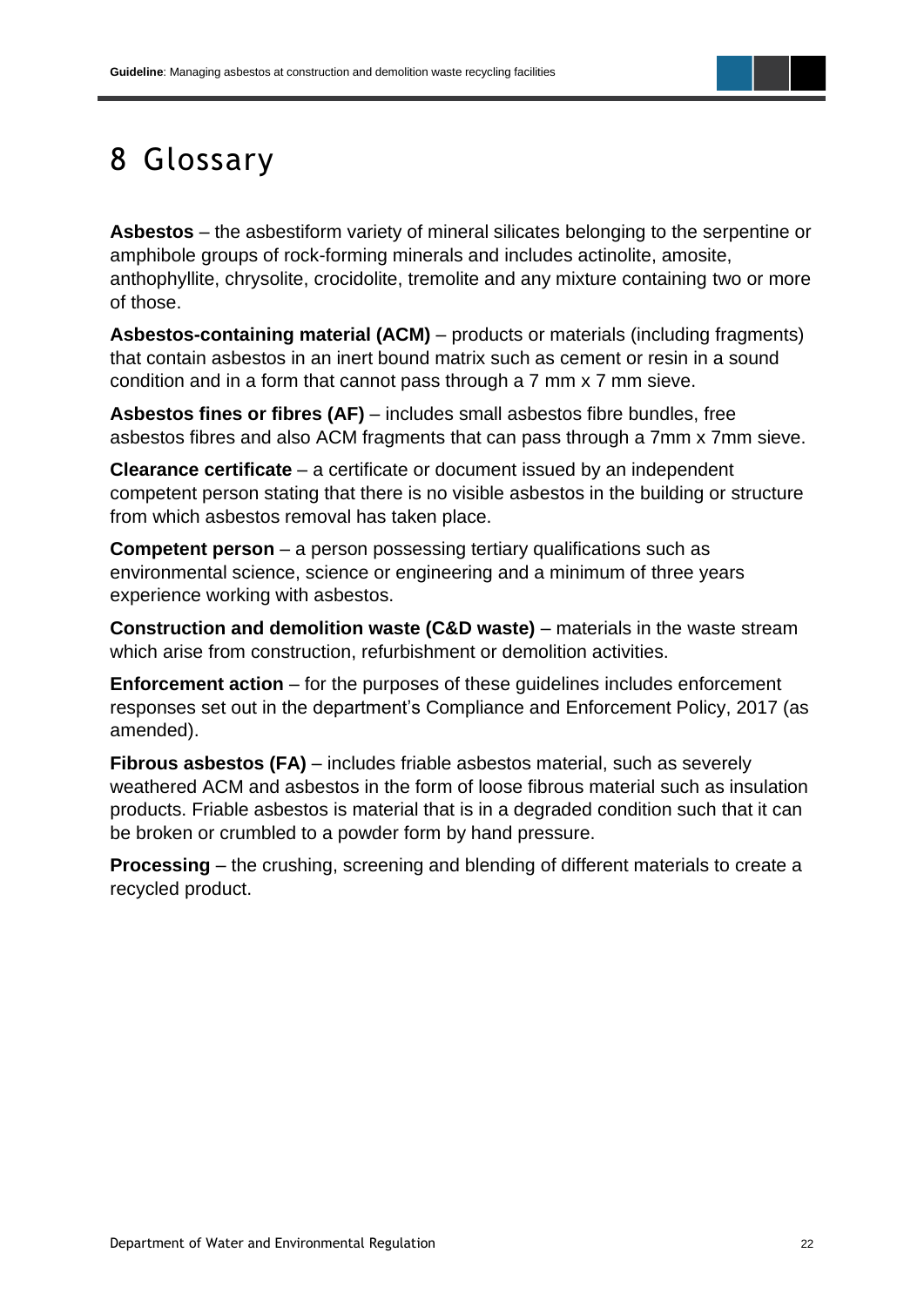# <span id="page-25-0"></span>Appendix A: Asbestos factsheet

### Transportation and disposal of asbestos -containing material

The transportation and disposal of asbestos-containing material (ACM) from commercial, industrial and other activities is regulated by the Environmental Protection (Controlled Waste) Regulations 2004 (Controlled Waste Regulations). The Controlled Waste Regulations apply obligations on the waste transporter to ensure the waste is safely transported to an approved location.

The Controlled Waste Regulations define what is considered to be ACM for the purposes of the Controlled Waste Regulations. This definition includes material which contains 0.001 per cent or more of asbestos fibres weight/weight.

Please note that removal, handling, signage, security and onsite packaging of asbestos-contaminated material must be carried out in accordance with the local government authority, Department of Health (DoH) and WorkSafe requirements. Contact the relevant authority for further information (refer to the end of this factsheet).

### Transportation of ACM

The Controlled Waste Regulations require ACM to be:

- 1. separated from other material for disposal where that is reasonably practicable
- 2. wrapped and contained in a manner that prevents asbestos fibres entering the atmosphere during transportation on a road
- 3. labelled or marked with the words 'CAUTION ASBESTOS' in letters no less than 50 mm high on the individual packages and the transport container.

Further guidance on the transportation of ACM is set out in the Code of Practice for the Safe Removal of Asbestos 2<sup>nd</sup> Edition [NOHSC:2002(2005)] and the Health (Asbestos) Regulations (1992 or as amended). This Code of Practice recommends that:

- ACM is sealed in heavy-duty 200  $\mu$ m (minimum thickness) polythene plastic and clearly labelled with the appropriate signage warning
- all drums or bins used to store and dispose of ACM should be in good condition, with lids and rims in good working order. The drums or bins should be lined with polythene plastic  $(200 \mu m \text{ minimum thickness})$ and be clearly labelled
- if a waste skip bin, vehicle tray or similar container is used, the ACM should be double-bagged before being placed in to the container or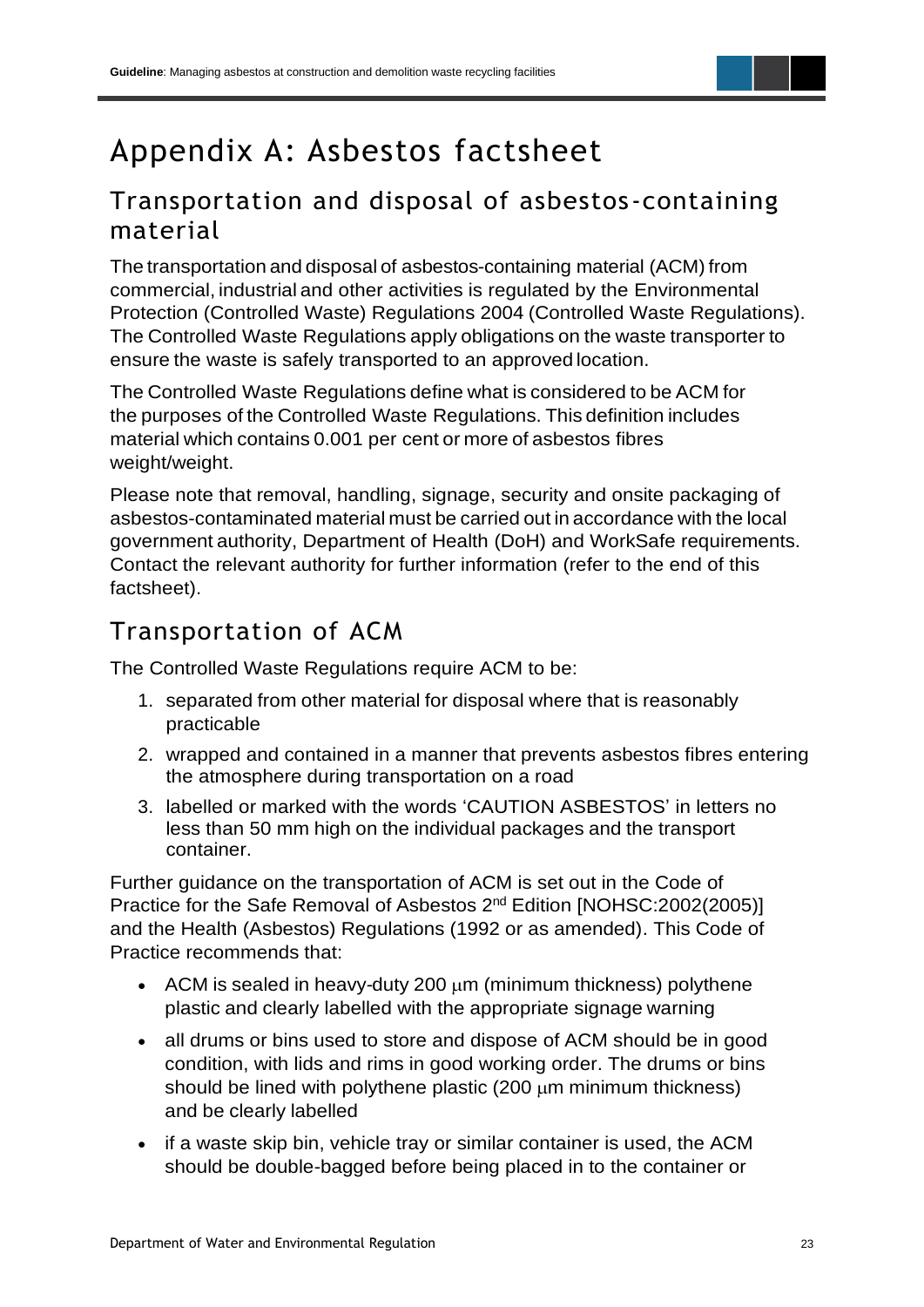sealed in double-lined, polythene plastic  $(200 \mu m \text{ minimum thickness})$ , and be clearly labelled. In the case of bulk loads such as contaminated soil, an alternative is to double-line the vehicle tray with the polythene and completely cover the load with a close-fitting, durable material such as the double-layered polythene or a tarpaulin

• in the case of ACM in the form of contaminated soil, it needs to be wetted down before removal and loading onto a vehicle or bin.

# Disposal of material containing asbestos

All material containing asbestos must be disposed at a disposal site appropriately licensed or registered under Part V of the *Environmental Protection Act 1986* (EP Act) to accept asbestos waste.

A person who disposes of material containing asbestos other than at a licensed disposal site commits an offence.

Receipts for the disposal of ACM should be retained or passed on to the disposal client to assist any subsequent regulatory investigation.

# Duty to notify others of the presence of asbestos

A person who takes material containing asbestos to a disposal site **MUST** inform the operator of the facility that the material is, or contains, asbestos waste. This notification should be provided in a written form; however, where notification is verbally provided the disposal site should make a written record of the notification.

### Penalties for non-compliance

Penalties apply for offences committed under the EP Act and Controlled Waste Regulations.